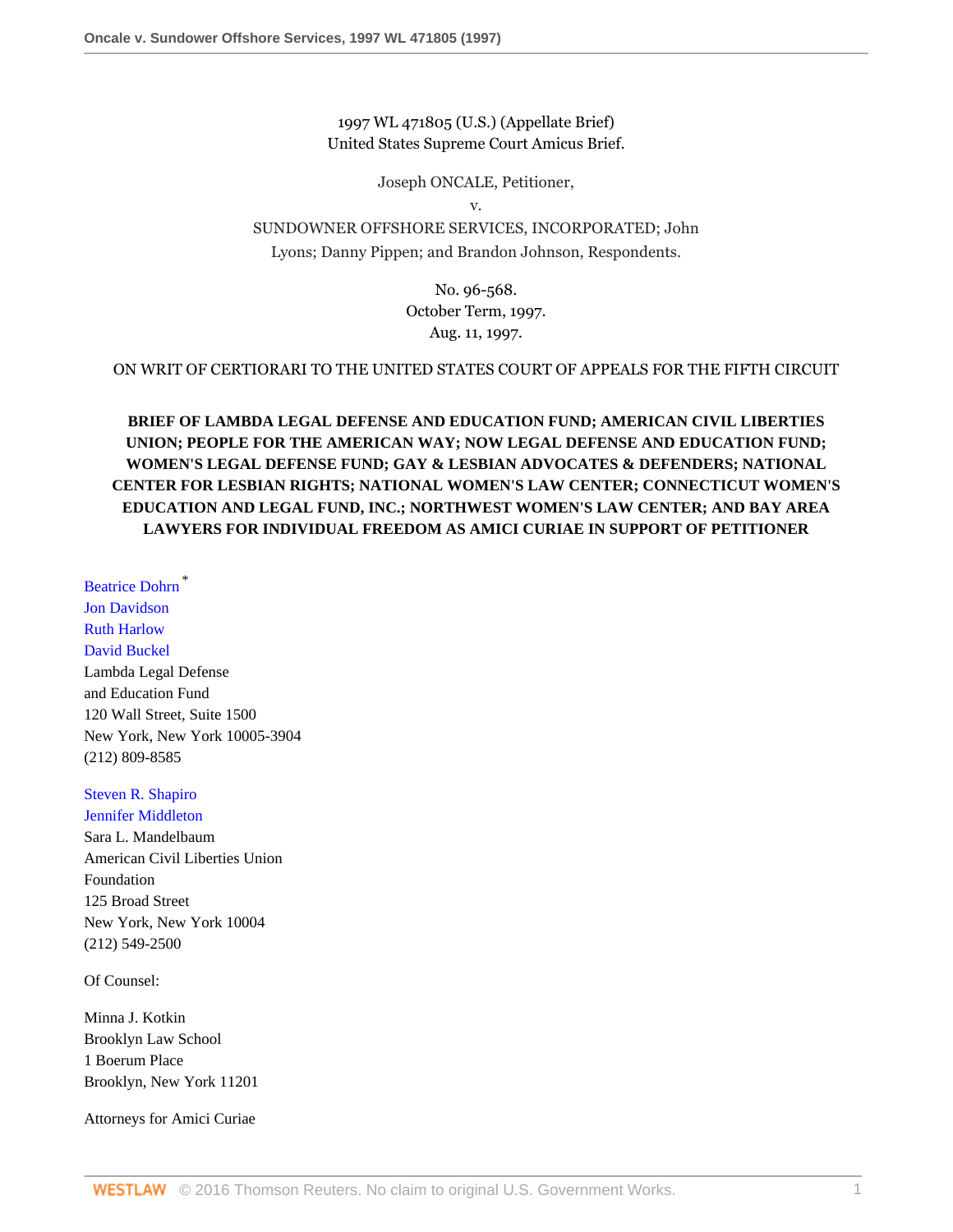*CASES*

# **\*i** TABLE OF CONTENTS

|                                                                                                       | iv             |
|-------------------------------------------------------------------------------------------------------|----------------|
|                                                                                                       |                |
|                                                                                                       | $\overline{2}$ |
|                                                                                                       | 3              |
| L A PLAINTIFF ESTABLISHES THE ELEMENTS OF HOSTILE ENVIRONMENT SEXUAL                                  | 3              |
| HARASSMENT BY PROVING THAT HE OR SHE WAS SUBJECTED TO UNWELCOME VERBAL                                |                |
| OR PHYSICAL CONDUCT OF A SEXUAL NATURE THAT WAS SUFFICIENTLY SEVERE OR                                |                |
| PERVASIVE TO ALTER NEGATIVELY THE CONDITIONS OF HIS OR HER EMPLOYMENT                                 |                |
|                                                                                                       | 5              |
| B. "Discriminate," In Title VII, Means To Use Any Of The Enumerated Characteristics As A Factor In    | 8              |
|                                                                                                       |                |
| II. ALL OF THE LIMITATIONS ON TITLE VII'S COVERAGE THAT SUNDOWNER SEEKS TO                            | 11             |
|                                                                                                       |                |
| *ii A. The Statute Applies Regardless Of The Respective Sexes Of The Harasser And The Harassed        | 11             |
|                                                                                                       |                |
|                                                                                                       | 13             |
| 1. Potential Sexual Attraction Is Not Required To Connect Sexual Behavior And Gender                  | 13             |
|                                                                                                       | 15             |
| 3. A Sexual Orientation-Based Test For Liability Is Not Only Completely Without Foundation In The     | 17             |
|                                                                                                       |                |
|                                                                                                       | 19             |
| D. The "Equal Opportunity Harasser" Is A Red Herring, And The "Problem" It Presents Is Not Particular | 21             |
|                                                                                                       |                |
| E. The Employer Is Not Immunized From Liability For Sexual Harassment If The Harassed Employee Is,    | 24             |
|                                                                                                       |                |
| *iii III. EXEMPTING SAME-SEX SEXUAL HARASSMENT FROM TITLE VII'S COVERAGE                              | 26             |
| WOULD BE INCONSISTENT WITH THIS COURT'S EQUAL PROTECTION JURISPRUDENCE                                |                |
|                                                                                                       | 29             |
|                                                                                                       | 30             |

# **\*iv** TABLE OF AUTHORITIES

| <i>Andrews v. City of Philadelphia, 895 F.2d 1469 (3rd Cir.1990) </i>     | 4, 7, 25 |
|---------------------------------------------------------------------------|----------|
| Blalock v. Metals Trades, Inc., 775 F.2d 703 (6th Cir.1985)               | 12       |
| Boutros v. Canton Regional Transit Authority, 997 F.2d 198 (6th           | 20       |
|                                                                           |          |
| Burns v. McGregor Electronic Industries, 955 F.2d 559 (11th Cir.1992).    | 13       |
|                                                                           | 12       |
| Chiapuzio v. BLT Operating Corp., 826 F. Supp. 1334 (D.Wy.1993)           | 22, 23   |
| City of Los Angeles Dep 't. of Water and Power v. Manhart 435 U.S. 702    | 21       |
|                                                                           |          |
| Cline v. General Electric Credit Auto Lease, 748 F. Supp. 650             | 20       |
|                                                                           |          |
|                                                                           | 27       |
| Davis v. Chevron U.S.A., Inc., 14 F.3d 1082 (5th Cir.1994)                | 20       |
| *v DeSantis v. Pacific Tel. & Tel. Co., 608 F.2d 327 (9th Cir.1979)       | 25       |
| Doe v. City of Belleville, No. 94-3699, 1997 U.S. App. LEXIS 17940 (7th   | passim   |
|                                                                           |          |
|                                                                           | 16       |
| EEOC v. Hacienda Hotel, 881 F.2d 1504 (9th Cir.1989)                      | 4        |
| Erebia v. Chrysler Plastic Products Corp., 772 F.2d 1250 (6th Cir.1985),  | 20, 21   |
|                                                                           |          |
| Firefighters Institute for Racial Equality v. City of St. Louis, 549 F.2d | 10       |
|                                                                           |          |
| Fredette v. BVP Management Associates, 112 F.3d 1503 (11th Cir.1997)      | 5        |
| <i>Fuller v. City of Oakland, 47 F.3d 1522 (9th Cir.1995) </i>            | 4        |
|                                                                           |          |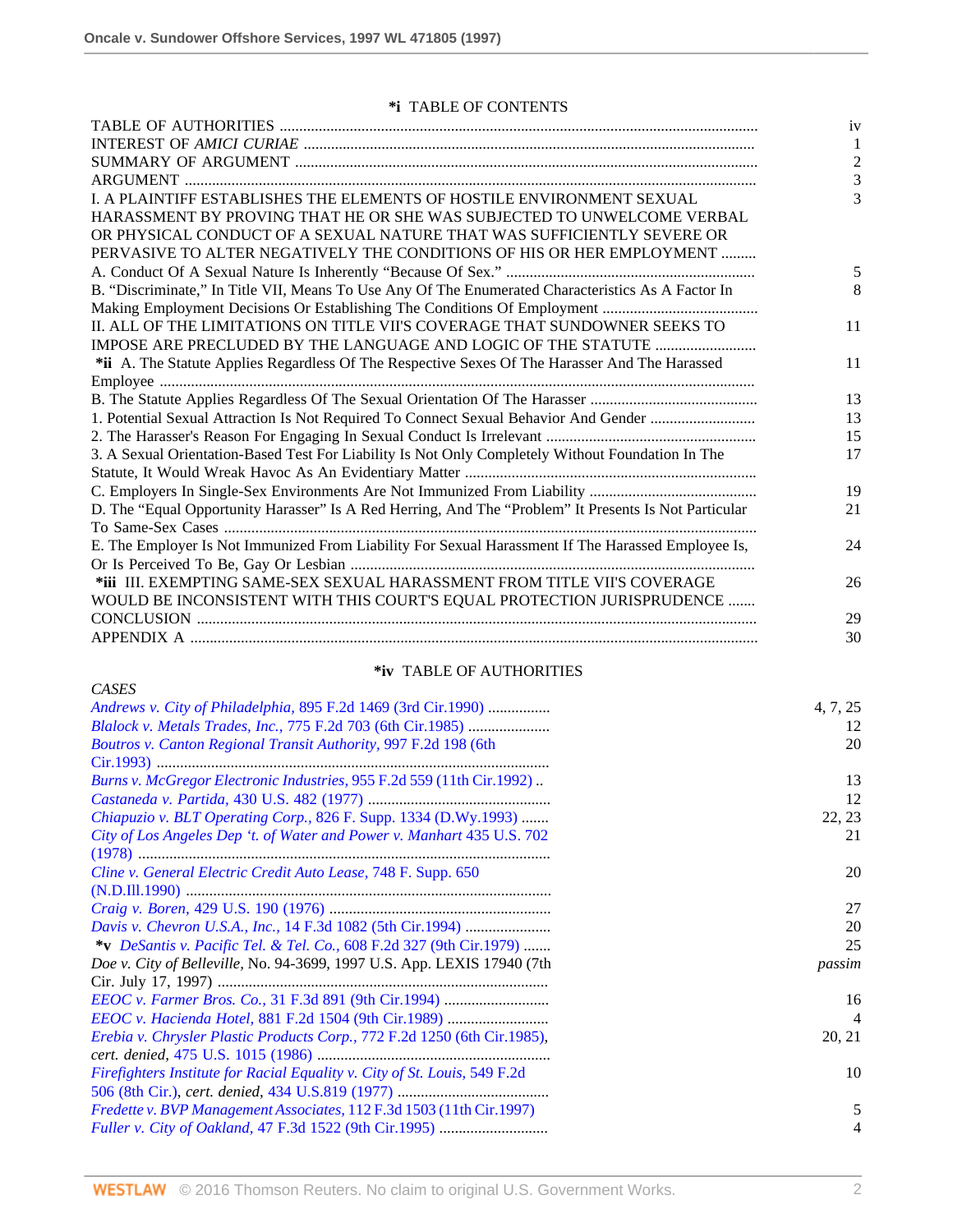| Grant v. Hazelett Strip-Casting Corp., 880 F.2d 1564 (2d Cir.1989)      | 20           |
|-------------------------------------------------------------------------|--------------|
| Gresham v. Waffle House, Inc., 586 F. Supp. 1442 (N.D.Ga.1984)          | 10           |
| Hansborough v. City of Elkhart Parks and Recreation Dep't, 802 F.       | 12           |
|                                                                         |              |
|                                                                         | 13, 17       |
| Harris v. International Paper Co., 765 F. Supp. 1509 (D.Me.1991)        | 16           |
|                                                                         | 14           |
| Hutchison v. Amateur Electronic Supply, Inc., 42 F.3d 1037 (7th         | 22           |
|                                                                         |              |
| International Union, UAW v. Johnson Controls, 499 U.S. 187 (1991)       | 15           |
|                                                                         | 27           |
| Johnson v. Transportation Agency, Santa Clara County, 480 U.S. 616      | 12           |
|                                                                         |              |
|                                                                         | 25           |
| Kopp v. Samaritan Health Systems, Inc., 13 F.3d 264 (8th Cir.1993)      | 25           |
|                                                                         | 27           |
| Macauley v. Massachusetts Comm'n Against Discrimination, 397 N.E.2d     | 25           |
|                                                                         |              |
| McDonald v. Santa Fe Trail Transp. Co., 427 U.S. 273 (1976)             | 11           |
|                                                                         | 23           |
| *vii McWilliams v. Fairfax County Board of Supervisors, 72 F.3d 1191    | 5, 24        |
|                                                                         |              |
| Meritor Savings Bank, FSB v. Vinson, 477 U.S. 57 (1986)                 | 4, 8, 13, 17 |
| Mississippi University for Women v. Hogan, 458 U.S. 718 (1982)          | 27           |
| Newport News Shipbuilding & Dry Dock Co. v. E.E.O.C., 462 U.S. 669      | 11           |
|                                                                         |              |
|                                                                         | 4, 7         |
| Parr v. Woodmen of the Word Life Insurance, 791 F.2d 888 (11th          | 10           |
|                                                                         |              |
| Pease v. Alford Photo Industries, 667 F. Supp. 1188 (W.D.Tenn.1987)     | 16           |
|                                                                         | 20           |
|                                                                         | passim       |
|                                                                         | 5, 24        |
| Reiter v. Central Consol. Sch. Dist., 618 F. Supp. 1458 (D.Colo.1985)   | 10           |
| Rogers v. EEOC, 454 F.2d 234 (5th Cir.1971), cert. denied, 406 U.S. 957 | 10           |
|                                                                         |              |
| *viii Ruhe v. Philadelphia Enquirer, 14 Fair Empl. Prac. Cas. (BNA)     | 10           |
|                                                                         |              |
| Smith v. Liberty Mut. Ins. Co., 569 F.2d 325 (5th Cir.1978)             | 25           |
|                                                                         | 20           |
| Steiner v. Showboat Operating Company, 25 F.3d 1459 (9th Cir.1994),     | 23           |
|                                                                         |              |
|                                                                         | 26           |
| Veatch v. Northwestern Memorial Hospital, 730 F. Supp. 809              | 12           |
|                                                                         |              |
| Watson v. Nationwide Insurance Co., 823 F.2d 360 (9th Cir.1987)         | 10           |
|                                                                         | 20           |
|                                                                         | 27           |
|                                                                         | 12           |
| Woods v. Graphic Communications, 925 F.2d 1195 (9th Cir.1991)           | 22           |
|                                                                         | 5            |
| Wyerick v. Bayou Steel Corp., 887 F.2d 1271 (5th Cir.1989)              | 22           |
| *ix STATUTES AND REGULATIONS                                            |              |
|                                                                         | 6            |
|                                                                         | 8, 9, 21     |
| <b>OTHER AUTHORITIES</b>                                                |              |
| Alan P. Bell & Martin S. Weinberg, Homosexualities: A Study of          | 13           |
|                                                                         |              |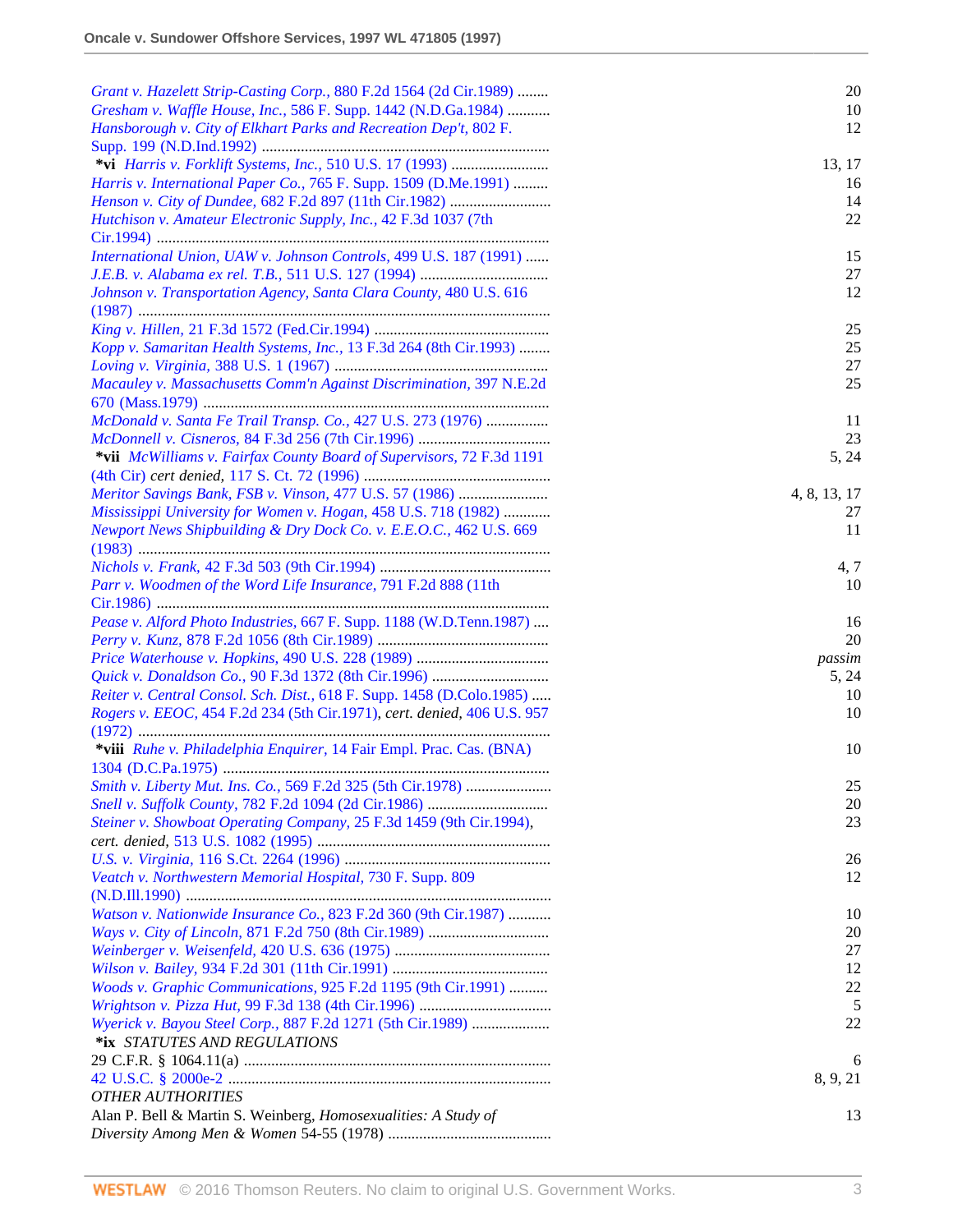| John P. DeCecco, Definition and Meaning of Sexual Orientation, in            | 18     |
|------------------------------------------------------------------------------|--------|
| Philosophy and Homosexuality (Noretta Koretge, ed. 1985)                     |        |
| Developments in the Law-Sexual Orientation and the Law, 102 Harv. L.         | 13     |
|                                                                              |        |
| Gregory M. Herek, Myths about Sexual Orientation: A Lawyer's Guide to        | 18     |
|                                                                              |        |
| Kenneth L. Karst, Myths of Identity: Individual and Group Portraits of       | 18     |
| Race and Sexual Orientation 43 U.C.L.A. L. Rev. 263 (1995)                   |        |
| Edward O. Laumann, et al., <i>Homosexuality in The Societal Organization</i> | 13, 18 |
|                                                                              |        |
| *x Samuel A. Marcosson, <i>Harassment on the Basis of Sexual</i>             | 26     |
| Orientation: A Claim of Sex Discrimination Under Title VII, 81 Geo. L.J.     |        |
|                                                                              |        |
| Note, Sexual Harassment Claims of Abusive Work Environment Under             | 7      |
|                                                                              |        |
| Stephanie Riger, Gender Dilemmas in Sexual Harassment Policies and           | 16     |
|                                                                              |        |
| Gary N. Powell, Effects of Sex Role Identity and Sex on Definitions of       | 16     |
|                                                                              |        |

## <span id="page-3-0"></span>**\*1 INTEREST OF** *AMICI CURIAE***[1](#page-13-0)**

*Amici* include national and regional organizations dedicated to achieving equality under the law for lesbians and gay men: Lambda Legal Defense and Education Fund, The National Center for Lesbian Rights, Gay & Lesbian Advocates & Defenders, and Bay Area Lawyers for Individual Freedom.

*Amici* include organizations dedicated to supporting women's efforts to eliminate sex discrimination: NOW Legal Defense and Education Fund, The National Women's Law Center, The Women's Legal Defense Fund, Northwest Women's Law Center and Connecticut Women's Education and Legal Fund.

*Amici* include nonpartisan organizations dedicated to the protection of civil and constitutional rights: The American Civil Liberties Union and People for the American Way.

*Amici* have the consent of the parties to file this brief. Letters of consent have been filed separately in this Court. A complete list of *amici* and their statements of interest are set forth in Appendix A.

### **\*2** SUMMARY OF ARGUMENT

The Fifth Circuit Court of Appeals affirmed summary judgment for Sundowner in this case, holding that there can never be a cause of action under Title VII for sexual harassment where the harasser and the harassed employee are of the same sex. This interpretation would have Title VII apply differently to exactly the same facts, conditioning liability on the sex of the harassed employee. *Amici* urge that this is a remarkable reading of a statute intended to *stop* practices that take sex into account, a reading that should be rejected here.

The statute's language and purpose would similarly be disserved by holding sexually harassing behavior actionable if consistent with a harasser's sexual orientation, yet finding exactly the same conduct exempt from coverage if the harasser's sexual orientation were different. Given that such a requirement has never been articulated in different-sex cases, this Court should reject Sundowner's argument.

Two concepts already embodied in the Court's prior rulings help alleviate the confusion that has surfaced in this case and others, over Title VII's application to same-sex sexual harassment. The first is that unwelcome sexual conduct imposed on employees is, *per se,* because of sex. No separate showing is required to establish that sexual harassment occurred because of sex; sexual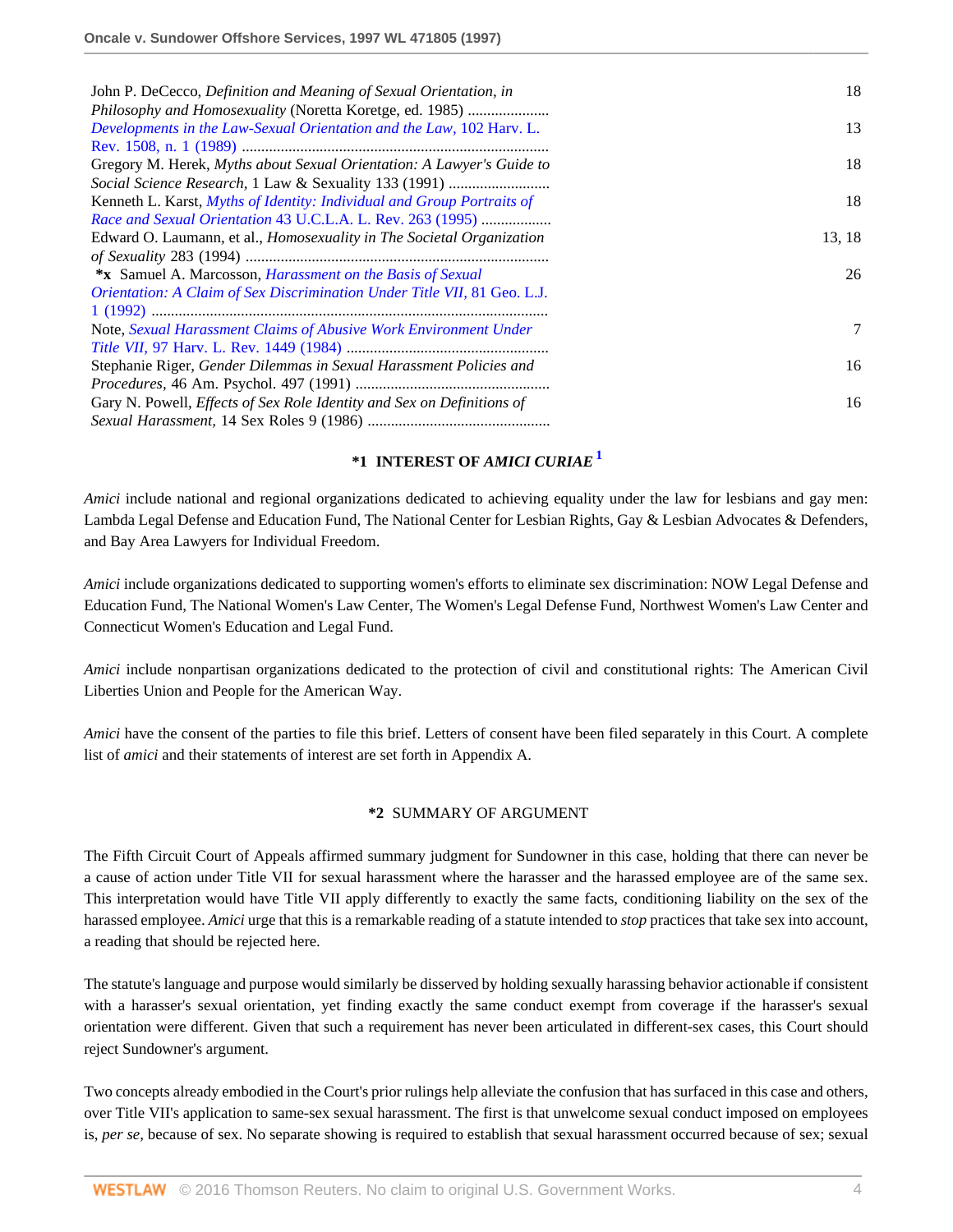harassment, by its very nature, takes sex into account and disadvantages its victims on that basis. The second critical concept is that the statute covers all adverse employment actions, in this case a hostile environment, that take gender into account (and that meet the other applicable requirements, such as severity or pervasiveness and employer liability). Such actions based on sex "discriminate" within the meaning of the statute, without the need for any further group-based or comparative showing, **\*3** because they rely on a factor that Title VII aims to banish from the workplace.

Sexual harassment jurisprudence rests on the recognition that a gender-based condition of employment is created when physical or verbal conduct of a sexual nature is so severe or pervasive as to create a hostile or offensive work environment, or as to interfere with an individual's performance. Sexual harassment can spring from myriad sources within the harasser-some ascertainable and some not. In different-sex cases, the courts have correctly deemed irrelevant the complex personal well-spring for a particular harasser's behavior. Same-sex sexual harassment does not require the courts to delve into those factors any more than different-sex cases did. It is the inherently gender-based nature of sexual harassment that brings the conduct under the purview of Title VII, no matter the respective sexes or sexual orientations of the harasser or the harassed employee, and no matter whether the harasser's intentions are amorous or hostile. The language and the spirit of Title VII would be contravened by holding otherwise.

#### <span id="page-4-1"></span><span id="page-4-0"></span>**ARGUMENT**

# **I. A PLAINTIFF ESTABLISHES THE ELEMENTS OF HOSTILE ENVIRONMENT SEXUAL HARASSMENT BY PROVING THAT HE OR SHE WAS SUBJECTED TO UNWELCOME VERBAL OR PHYSICAL CONDUCT OF A SEXUAL NATURE THAT WAS SUFFICIENTLY SEVERE OR PERVASIVE TO ALTER NEGATIVELY THE CONDITIONS OF HIS OR HER EMPLOYMENT.**

This Court recognized a decade ago that the injection of unwelcome sexual conduct into the workplace-whether **\*4** by demanding a *quid pro quo* or by creating a hostile environment-is prohibited by Title VII in that it creates an adverse condition of employment because of sex. *[Meritor Savings Bank, FSB v. Vinson,](http://www.westlaw.com/Link/Document/FullText?findType=Y&serNum=1986131475&pubNum=780&originatingDoc=I1e63f32447c011d98915dbcd77ee80bc&refType=RP&fi=co_pp_sp_780_64&originationContext=document&vr=3.0&rs=cblt1.0&transitionType=DocumentItem&contextData=(sc.RelatedInfo)#co_pp_sp_780_64)* 477 U.S. 57, 64-66 (1986). Whatever the sex of the harasser and the harassed employee, the principle that sexual conduct is *per se* related to the sex of the person or persons subjected to it is the gravamen of the sex discrimination inherent in sexual harassment.

To prove a hostile environment sexual harassment claim, a plaintiff must show that in the context of employment he or she suffered (1) verbal or physical conduct of a sexual nature  $2$  (2) that was unwelcome and (3) that was sufficiently severe or pervasive to affect the conditions of his or her employment negatively.<sup>[3](#page-13-2)</sup> *Fuller v. City of Oakland*, 47 F.3d 1522 (9th [Cir.1995\);](http://www.westlaw.com/Link/Document/FullText?findType=Y&serNum=1995047760&pubNum=506&originatingDoc=I1e63f32447c011d98915dbcd77ee80bc&refType=RP&originationContext=document&vr=3.0&rs=cblt1.0&transitionType=DocumentItem&contextData=(sc.RelatedInfo)) *EEOC v. Hacienda Hotel,* [881 F.2d 1504 \(9th Cir.1989\);](http://www.westlaw.com/Link/Document/FullText?findType=Y&serNum=1989118881&pubNum=350&originatingDoc=I1e63f32447c011d98915dbcd77ee80bc&refType=RP&originationContext=document&vr=3.0&rs=cblt1.0&transitionType=DocumentItem&contextData=(sc.RelatedInfo)) *see also [Andrews v. City of Philadelphia,](http://www.westlaw.com/Link/Document/FullText?findType=Y&serNum=1990032858&pubNum=350&originatingDoc=I1e63f32447c011d98915dbcd77ee80bc&refType=RP&originationContext=document&vr=3.0&rs=cblt1.0&transitionType=DocumentItem&contextData=(sc.RelatedInfo))* 895 F.2d 1469 [\(3rd Cir.1990\).](http://www.westlaw.com/Link/Document/FullText?findType=Y&serNum=1990032858&pubNum=350&originatingDoc=I1e63f32447c011d98915dbcd77ee80bc&refType=RP&originationContext=document&vr=3.0&rs=cblt1.0&transitionType=DocumentItem&contextData=(sc.RelatedInfo)) By proving those three elements, a plaintiff necessarily shows that an impermissible factor-sex-has been used to impose disadvantageous terms of employment, thereby subjecting that individual to unlawful discrimination prohibited by Title VII.

**\*5** The determination that the discrimination occurs "because of sex" in sexual-harassment cases is based on the nature of the sexual conduct itself. Where sexual references or behavior are the basis of a harassment claim, no further evidence should be required to establish the link between the harasser's use of sex to create an abusive work environment and the harassed employee's gender. Some courts have purported to require a separate duplicative showing that the sexual harassment is imposed based on sex, but they err by doing so. Even these courts, however, correctly have readily found this separate because-ofsex "element" to be established (although usually without discussion) where men harass women sexually (or vice versa); it is only in cases involving harassers and harassed employees of the same sex that they erroneously have required additional proof. *[Fredette v. BVP Management Associates,](http://www.westlaw.com/Link/Document/FullText?findType=Y&serNum=1997105486&pubNum=506&originatingDoc=I1e63f32447c011d98915dbcd77ee80bc&refType=RP&originationContext=document&vr=3.0&rs=cblt1.0&transitionType=DocumentItem&contextData=(sc.RelatedInfo))* 112 F.3d 1503 (11th Cir.1997); *[Hopkins v. Baltimore Gas and Electric Co.,](http://www.westlaw.com/Link/Document/FullText?findType=Y&serNum=1996063960&pubNum=506&originatingDoc=I1e63f32447c011d98915dbcd77ee80bc&refType=RP&fi=co_pp_sp_506_752&originationContext=document&vr=3.0&rs=cblt1.0&transitionType=DocumentItem&contextData=(sc.RelatedInfo)#co_pp_sp_506_752)* [77 F.3d 745, 752 \(4th Cir.\)](http://www.westlaw.com/Link/Document/FullText?findType=Y&serNum=1996063960&pubNum=506&originatingDoc=I1e63f32447c011d98915dbcd77ee80bc&refType=RP&fi=co_pp_sp_506_752&originationContext=document&vr=3.0&rs=cblt1.0&transitionType=DocumentItem&contextData=(sc.RelatedInfo)#co_pp_sp_506_752), *cert. denied,* [117 S.Ct. 70 \(1996\);](http://www.westlaw.com/Link/Document/FullText?findType=Y&serNum=1996135759&pubNum=708&originatingDoc=I1e63f32447c011d98915dbcd77ee80bc&refType=RP&originationContext=document&vr=3.0&rs=cblt1.0&transitionType=DocumentItem&contextData=(sc.RelatedInfo)) *[McWilliams v. Fairfax County Board of Supervisors,](http://www.westlaw.com/Link/Document/FullText?findType=Y&serNum=1996028073&pubNum=506&originatingDoc=I1e63f32447c011d98915dbcd77ee80bc&refType=RP&originationContext=document&vr=3.0&rs=cblt1.0&transitionType=DocumentItem&contextData=(sc.RelatedInfo))* 72 F.3d [1191 \(4th Cir.\)](http://www.westlaw.com/Link/Document/FullText?findType=Y&serNum=1996028073&pubNum=506&originatingDoc=I1e63f32447c011d98915dbcd77ee80bc&refType=RP&originationContext=document&vr=3.0&rs=cblt1.0&transitionType=DocumentItem&contextData=(sc.RelatedInfo)) *cert. denied,* [117 S. Ct. 72 \(1996\)](http://www.westlaw.com/Link/Document/FullText?findType=Y&serNum=1996135800&pubNum=708&originatingDoc=I1e63f32447c011d98915dbcd77ee80bc&refType=RP&originationContext=document&vr=3.0&rs=cblt1.0&transitionType=DocumentItem&contextData=(sc.RelatedInfo)); *Wrightson v. Pizza Hut,* [99 F.3d 138 \(4th Cir.1996\)](http://www.westlaw.com/Link/Document/FullText?findType=Y&serNum=1996243530&pubNum=506&originatingDoc=I1e63f32447c011d98915dbcd77ee80bc&refType=RP&originationContext=document&vr=3.0&rs=cblt1.0&transitionType=DocumentItem&contextData=(sc.RelatedInfo)); *[Quick v. Donaldson](http://www.westlaw.com/Link/Document/FullText?findType=Y&serNum=1996170391&pubNum=506&originatingDoc=I1e63f32447c011d98915dbcd77ee80bc&refType=RP&originationContext=document&vr=3.0&rs=cblt1.0&transitionType=DocumentItem&contextData=(sc.RelatedInfo)) Co.,* [90 F.3d 1372 \(8th Cir.1996\).](http://www.westlaw.com/Link/Document/FullText?findType=Y&serNum=1996170391&pubNum=506&originatingDoc=I1e63f32447c011d98915dbcd77ee80bc&refType=RP&originationContext=document&vr=3.0&rs=cblt1.0&transitionType=DocumentItem&contextData=(sc.RelatedInfo))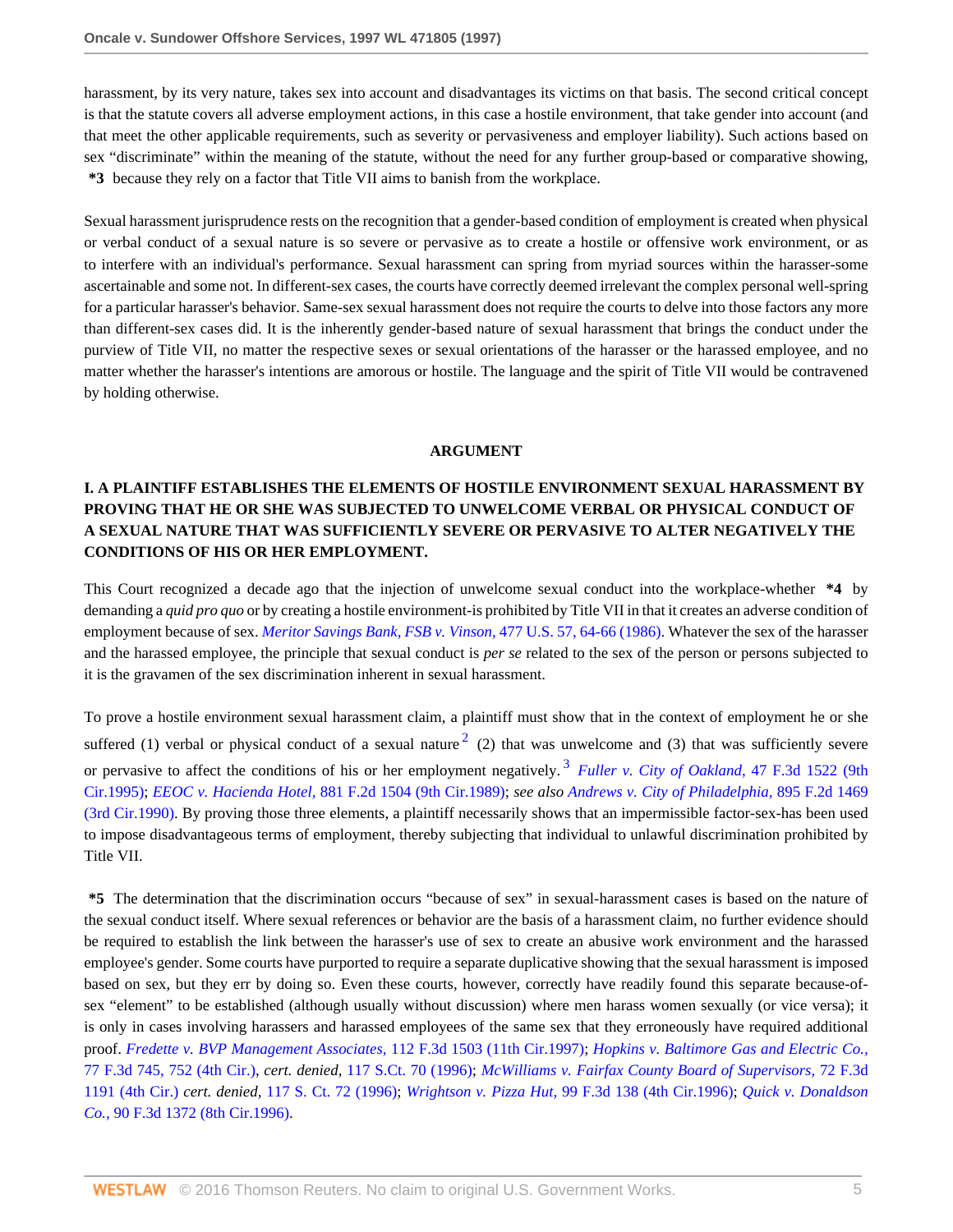An understanding of how a plaintiff shows "discrimination" and "because of sex" in a sexual-harassment case is critical to the issues that have confused the circuit courts in same-sex sexual harassment cases. *Amici* therefore first address the meaning of the concepts "because of sex" and "to discriminate" in Title VII.

#### **A. Conduct Of A Sexual Nature Is Inherently "Because Of Sex."**

Gender is powerfully rooted in all sexual behavior, in the workplace as elsewhere. To the recipient, unwelcome sexual overtures or sexual abuse can never be divorced from **\*6** gender. "In each case, the victim's gender not only supplies the lexicon of the harassment, it affects how he or she will experience that harassment ..." *Doe v. City of Belleville,* No. 94-3699, 1997 U.S. App. LEXIS 17940, at \*45 (7th Cir. July 17, 1997).

<span id="page-5-0"></span>Environmental sexual harassment makes a condition of employment the endurance of severe or pervasive gender-based intimidation and humiliation.<sup>[4](#page-13-3)</sup> By barraging an employee with "unwelcome sexual advances, requests for sexual favors, or other verbal or physical conduct of a sexual nature," 29 C.F.R. § 1064.11(a), a harasser exposes the victim's gender in sharp relief, degrading the employee based on his or her particular gender. Overtly sexual conduct inevitably plays off of the victim's sex and thus establishes sex as a substantial factor in the creation of such adverse working conditions.<sup>[5](#page-13-4)</sup>

<span id="page-5-1"></span>**\*7** When sexual propositions, innuendo, or derogatory sexual language is used, the intent to discriminate is implicit. *[Andrews](http://www.westlaw.com/Link/Document/FullText?findType=Y&serNum=1990032858&pubNum=350&originatingDoc=I1e63f32447c011d98915dbcd77ee80bc&refType=RP&fi=co_pp_sp_350_1482&originationContext=document&vr=3.0&rs=cblt1.0&transitionType=DocumentItem&contextData=(sc.RelatedInfo)#co_pp_sp_350_1482) [v. City of Philadelphia,](http://www.westlaw.com/Link/Document/FullText?findType=Y&serNum=1990032858&pubNum=350&originatingDoc=I1e63f32447c011d98915dbcd77ee80bc&refType=RP&fi=co_pp_sp_350_1482&originationContext=document&vr=3.0&rs=cblt1.0&transitionType=DocumentItem&contextData=(sc.RelatedInfo)#co_pp_sp_350_1482)* 895 F.2d at 1482 n. 3. The interchangeable uses of the term "sex" to refer to the panoply of intimate acts and to refer to a person's gender is not coincidental in the sexual-harassment context, nor is it beside the point. It is indicative of the deep connection between the two. Sexual words or conduct can be conveyed, as well as received, only in the context of a person's particular sex (gender). Thus, sexual conduct has its meaning and effect "because of sex." [6](#page-13-5) *[Nichols v. Frank,](http://www.westlaw.com/Link/Document/FullText?findType=Y&serNum=1994235204&pubNum=506&originatingDoc=I1e63f32447c011d98915dbcd77ee80bc&refType=RP&fi=co_pp_sp_506_511&originationContext=document&vr=3.0&rs=cblt1.0&transitionType=DocumentItem&contextData=(sc.RelatedInfo)#co_pp_sp_506_511)* 42 [F.3d 503, 511 \(9th Cir.1994\)](http://www.westlaw.com/Link/Document/FullText?findType=Y&serNum=1994235204&pubNum=506&originatingDoc=I1e63f32447c011d98915dbcd77ee80bc&refType=RP&fi=co_pp_sp_506_511&originationContext=document&vr=3.0&rs=cblt1.0&transitionType=DocumentItem&contextData=(sc.RelatedInfo)#co_pp_sp_506_511) ( "[S]exual harassment is *ordinarily* based on sex. What else could it be based on?") (emphasis in original).

In its first direct ruling on same-sex sexual harassment, the Seventh Circuit recently adopted this very principle in a comprehensive and thoughtful opinion. *Doe v. City of Belleville,* No. 94-3699, 1997 U.S. App. LEXIS 17940, at \*45 (7th Cir. July 17, 1997). The court reasoned:

<span id="page-5-2"></span>[W]e have difficulty imagining when harassment of this kind would not be, in some measure, 'because of' the harassee's sex-when one's genitals are grabbed, when one is denigrated in gender-specific language, and when one is threatened with sexual assault, it would seem impossible to de-link the harassment from the gender of the individual harassed.

*Id.* at \*51. The court found that the sexual nature of the harassment imposed by men on two teenage boys constituted **\*8** sex discrimination, and commented at length on the gender basis inherent in any harassing sexual acts. *Id.*

Whether unwelcome physical or verbal conduct of a sexual nature is imposed upon an employee to exact a *quid pro quo,* or to create a hostile work environment, it imposes a gender-based employment condition. In each instance, the sexual conduct itself establishes the connection to gender.

# **B. "Discriminate," In Title VII, Means To Use Any Of The Enumerated Characteristics As A Factor In Making Employment Decisions Or Establishing The Conditions Of Employment.**

A finding of discrimination under Title VII requires nothing more than the use of an impermissible factor in an employment action. "Congress' intent" in enacting Title VII was "to forbid employers to take gender into account in making employment decisions[.]" *[Price Waterhouse v. Hopkins,](http://www.westlaw.com/Link/Document/FullText?findType=Y&serNum=1989063356&pubNum=780&originatingDoc=I1e63f32447c011d98915dbcd77ee80bc&refType=RP&fi=co_pp_sp_780_239&originationContext=document&vr=3.0&rs=cblt1.0&transitionType=DocumentItem&contextData=(sc.RelatedInfo)#co_pp_sp_780_239)* 490 U.S. 228, 239 (1989). [Sections 2000e-2\(a\)\(1\)](http://www.westlaw.com/Link/Document/FullText?findType=L&pubNum=1000546&cite=42USCAS2000E-2&originatingDoc=I1e63f32447c011d98915dbcd77ee80bc&refType=RB&originationContext=document&vr=3.0&rs=cblt1.0&transitionType=DocumentItem&contextData=(sc.RelatedInfo)#co_pp_7b9b000044381) and [\(2\)](http://www.westlaw.com/Link/Document/FullText?findType=L&pubNum=1000546&cite=42USCAS2000E-2&originatingDoc=I1e63f32447c011d98915dbcd77ee80bc&refType=RB&originationContext=document&vr=3.0&rs=cblt1.0&transitionType=DocumentItem&contextData=(sc.RelatedInfo)#co_pp_58730000872b1) "mean that gender must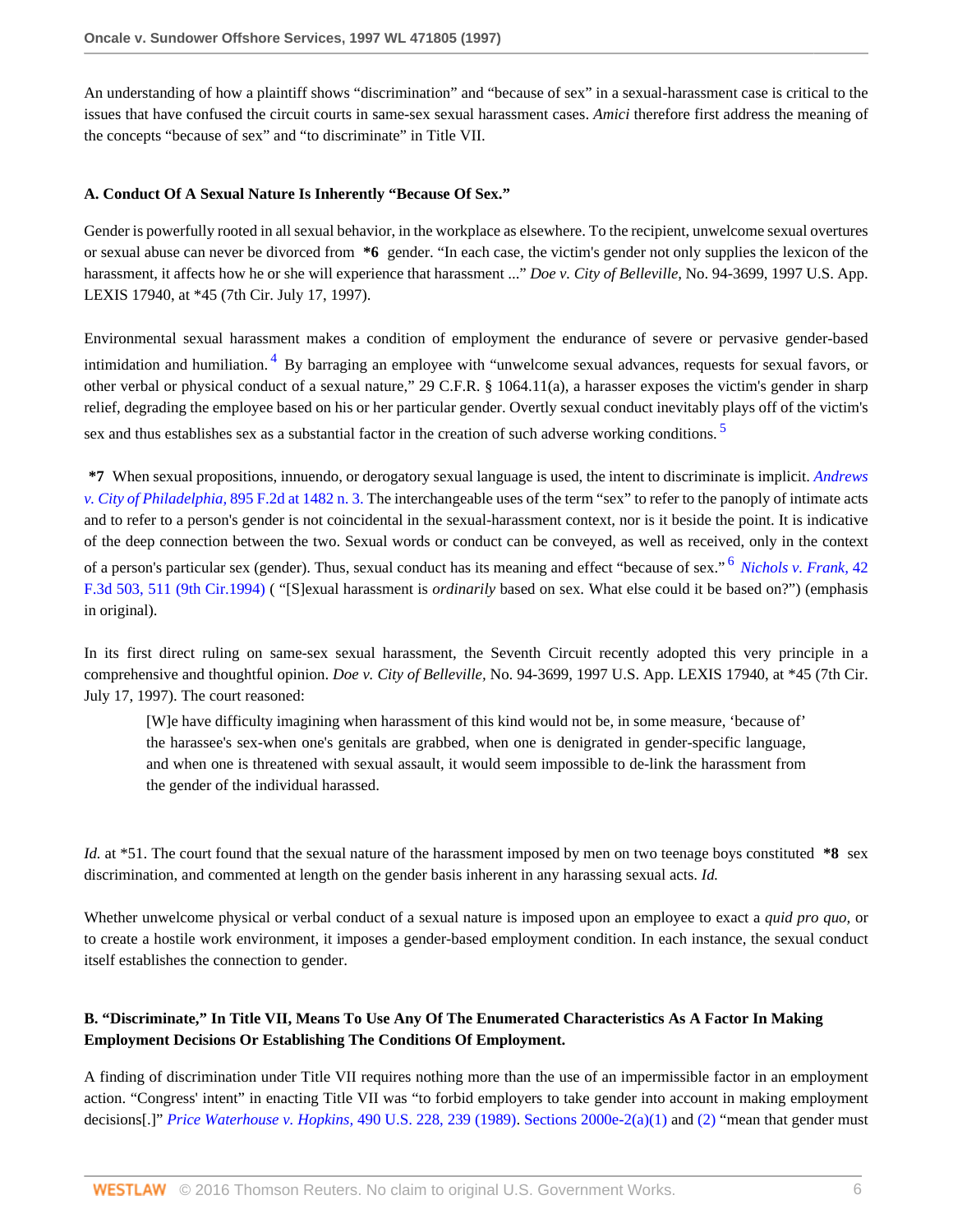be irrelevant to employment decisions." *Price Waterhouse* at 240. Thus, once a plaintiff has proven that an employer acted "because of such individual's ... sex,"  $42$  U.S.C. § 2000e-2(a)(1), that plaintiff also has established discrimination with respect to Title VII's use of the term "to ... discriminate." The notion of discrimination in this statute does not introduce some additional element above and beyond proof that gender *was* impermissibly taken into account in refusing to hire, in firing, or in creating hostile working conditions (as in the present case). As the Court emphasized in *Meritor,* "Without question, when a supervisor sexually harasses a subordinate because of the subordinate's sex, that supervisor 'discriminate[s]' on the basis of sex." **\*9** *Meritor,* [477 U.S. at 64.](http://www.westlaw.com/Link/Document/FullText?findType=Y&serNum=1986131475&pubNum=780&originatingDoc=I1e63f32447c011d98915dbcd77ee80bc&refType=RP&fi=co_pp_sp_780_64&originationContext=document&vr=3.0&rs=cblt1.0&transitionType=DocumentItem&contextData=(sc.RelatedInfo)#co_pp_sp_780_64) [7](#page-13-6)

<span id="page-6-0"></span>Sundowner mistakenly assumes that Title VII's reference to discrimination, in defining unlawful employment practices, requires that an individual being sexually harassed show that he or she is being subjected to unwanted sexual conduct that inherently uses his or her gender as a factor to set up hostile work conditions *and* additionally show that those of a different sex are not also being subjected to parallel conduct. However, the concept of "discrimination" embodied in Title VII does not require the second, additional showing.

Title VII's prohibition of certain employment practices clearly includes a number of situations that are not dependent upon a showing that one group was disadvantaged and others not. The use of gender stereotypes is a violation of Title VII (*Price Waterhouse, supra* ), for example, and this **\*10** would be true even if both men and women were subjected to stereotypes about their sex. Having sex-segregated want ads likewise constitutes sex discrimination even though *both* men and women are thereby discouraged from applying for certain jobs. *Ruhe v. Philadelphia Enquirer,* [14 Fair Empl. Prac. Cas. \(BNA\) 1304,](http://www.westlaw.com/Link/Document/FullText?findType=Y&serNum=1975000790&pubNum=26&originatingDoc=I1e63f32447c011d98915dbcd77ee80bc&refType=RP&fi=co_pp_sp_26_1305&originationContext=document&vr=3.0&rs=cblt1.0&transitionType=DocumentItem&contextData=(sc.RelatedInfo)#co_pp_sp_26_1305) [1305 \(D.C.Pa.1975\).](http://www.westlaw.com/Link/Document/FullText?findType=Y&serNum=1975000790&pubNum=26&originatingDoc=I1e63f32447c011d98915dbcd77ee80bc&refType=RP&fi=co_pp_sp_26_1305&originationContext=document&vr=3.0&rs=cblt1.0&transitionType=DocumentItem&contextData=(sc.RelatedInfo)#co_pp_sp_26_1305) Taking an adverse job action against an employee because of the employee's association with someone of a different race similarly violates Title VII, even if the employer penalizes *both* white and nonwhite employees who are in interracial relationships. *See [Watson v. Nationwide Insurance Co.,](http://www.westlaw.com/Link/Document/FullText?findType=Y&serNum=1987094151&pubNum=350&originatingDoc=I1e63f32447c011d98915dbcd77ee80bc&refType=RP&fi=co_pp_sp_350_361&originationContext=document&vr=3.0&rs=cblt1.0&transitionType=DocumentItem&contextData=(sc.RelatedInfo)#co_pp_sp_350_361)* 823 F.2d 360, 361-2 (9th Cir.1987); *[Parr v. Woodmen of the](http://www.westlaw.com/Link/Document/FullText?findType=Y&serNum=1986127867&pubNum=350&originatingDoc=I1e63f32447c011d98915dbcd77ee80bc&refType=RP&fi=co_pp_sp_350_892&originationContext=document&vr=3.0&rs=cblt1.0&transitionType=DocumentItem&contextData=(sc.RelatedInfo)#co_pp_sp_350_892) Word Life Ins.,* [791 F.2d 888, 892 \(11th Cir.1986\)](http://www.westlaw.com/Link/Document/FullText?findType=Y&serNum=1986127867&pubNum=350&originatingDoc=I1e63f32447c011d98915dbcd77ee80bc&refType=RP&fi=co_pp_sp_350_892&originationContext=document&vr=3.0&rs=cblt1.0&transitionType=DocumentItem&contextData=(sc.RelatedInfo)#co_pp_sp_350_892); *Reiter v. Central Consol. Sch. Dist.,* [618 F. Supp. 1458, 1460 \(D.Colo.1985\)](http://www.westlaw.com/Link/Document/FullText?findType=Y&serNum=1985150093&pubNum=345&originatingDoc=I1e63f32447c011d98915dbcd77ee80bc&refType=RP&fi=co_pp_sp_345_1460&originationContext=document&vr=3.0&rs=cblt1.0&transitionType=DocumentItem&contextData=(sc.RelatedInfo)#co_pp_sp_345_1460); *Gresham v. Waffle House, Inc.,* [586 F. Supp. 1442, 1445 \(N.D.Ga.1984\).](http://www.westlaw.com/Link/Document/FullText?findType=Y&serNum=1984125430&pubNum=345&originatingDoc=I1e63f32447c011d98915dbcd77ee80bc&refType=RP&fi=co_pp_sp_345_1445&originationContext=document&vr=3.0&rs=cblt1.0&transitionType=DocumentItem&contextData=(sc.RelatedInfo)#co_pp_sp_345_1445) Workplace segregation may present the starkest example of prohibited "discrimination" that occurs (*see [Firefighters Institute for Racial Equality v. City of St. Louis,](http://www.westlaw.com/Link/Document/FullText?findType=Y&serNum=1977103974&pubNum=350&originatingDoc=I1e63f32447c011d98915dbcd77ee80bc&refType=RP&fi=co_pp_sp_350_514&originationContext=document&vr=3.0&rs=cblt1.0&transitionType=DocumentItem&contextData=(sc.RelatedInfo)#co_pp_sp_350_514)* 549 F.2d [506, 514 \(8th Cir.\)](http://www.westlaw.com/Link/Document/FullText?findType=Y&serNum=1977103974&pubNum=350&originatingDoc=I1e63f32447c011d98915dbcd77ee80bc&refType=RP&fi=co_pp_sp_350_514&originationContext=document&vr=3.0&rs=cblt1.0&transitionType=DocumentItem&contextData=(sc.RelatedInfo)#co_pp_sp_350_514), *cert. denied,* [434 U.S. 819 \(1977\);](http://www.westlaw.com/Link/Document/FullText?findType=Y&pubNum=780&cite=434US819&originatingDoc=I1e63f32447c011d98915dbcd77ee80bc&refType=RP&originationContext=document&vr=3.0&rs=cblt1.0&transitionType=DocumentItem&contextData=(sc.RelatedInfo)) *Rogers v. EEOC,* [454 F.2d 234, 238-39 \(5th Cir.1971\)](http://www.westlaw.com/Link/Document/FullText?findType=Y&serNum=1971114059&pubNum=350&originatingDoc=I1e63f32447c011d98915dbcd77ee80bc&refType=RP&fi=co_pp_sp_350_238&originationContext=document&vr=3.0&rs=cblt1.0&transitionType=DocumentItem&contextData=(sc.RelatedInfo)#co_pp_sp_350_238), *cert. denied,* [406](http://www.westlaw.com/Link/Document/FullText?findType=Y&serNum=1972244649&pubNum=780&originatingDoc=I1e63f32447c011d98915dbcd77ee80bc&refType=RP&originationContext=document&vr=3.0&rs=cblt1.0&transitionType=DocumentItem&contextData=(sc.RelatedInfo)) [U.S. 957 \(1972\)](http://www.westlaw.com/Link/Document/FullText?findType=Y&serNum=1972244649&pubNum=780&originatingDoc=I1e63f32447c011d98915dbcd77ee80bc&refType=RP&originationContext=document&vr=3.0&rs=cblt1.0&transitionType=DocumentItem&contextData=(sc.RelatedInfo))), even though *all* employees are subjected to the segregation.

In the same way, an employer who repeatedly fondles a female employee's breasts and often grabs a male employee's testicles, or a supervisor who rapes or exacts a sexual *quid pro quo* both from a male employee and a female employee, has sexually harassed and thereby engaged in discrimination based on sex as to two employees, not none. Even the very same conduct, such as rape, uses and plays on an employee's male or female sex differently, and relies upon each specific victim's gender to demean and disadvantage him or her, individually, in the workplace. *See also infra,* section II(D).

# **\*11 II. ALL OF THE LIMITATIONS ON TITLE VII'S COVERAGE THAT SUNDOWNER SEEKS TO IMPOSE ARE PRECLUDED BY THE LANGUAGE AND LOGIC OF THE STATUTE.**

#### **A. The Statute Applies Regardless Of The Respective Sexes Of The Harasser And The Harassed Employee.**

Title VII protects male as well as female employees, *[Newport News Shipbuilding & Dry Dock Co. v. EEOC.,](http://www.westlaw.com/Link/Document/FullText?findType=Y&serNum=1983128877&pubNum=780&originatingDoc=I1e63f32447c011d98915dbcd77ee80bc&refType=RP&fi=co_pp_sp_780_681&originationContext=document&vr=3.0&rs=cblt1.0&transitionType=DocumentItem&contextData=(sc.RelatedInfo)#co_pp_sp_780_681)* 462 U.S. 669, [681-82 \(1983\)](http://www.westlaw.com/Link/Document/FullText?findType=Y&serNum=1983128877&pubNum=780&originatingDoc=I1e63f32447c011d98915dbcd77ee80bc&refType=RP&fi=co_pp_sp_780_681&originationContext=document&vr=3.0&rs=cblt1.0&transitionType=DocumentItem&contextData=(sc.RelatedInfo)#co_pp_sp_780_681), and it does so without regard to the race, color, religion, sex, or national origin of the person who takes the adverse action against the employee. *Belleville,* 1997 U.S. App. LEXIS 17940 at \*26. It is not surprising that the statute does not distinguish among employees' claims based on their sex, or other characteristics, given that the statute reflects "the simple but momentous announcement that sex, race, religion, and national origin are not relevant to the selection, evaluation, or compensation of employees." *[Price Waterhouse v. Hopkins,](http://www.westlaw.com/Link/Document/FullText?findType=Y&serNum=1989063356&pubNum=780&originatingDoc=I1e63f32447c011d98915dbcd77ee80bc&refType=RP&fi=co_pp_sp_780_237&originationContext=document&vr=3.0&rs=cblt1.0&transitionType=DocumentItem&contextData=(sc.RelatedInfo)#co_pp_sp_780_237)* 490 U.S. at 237 (1989).

Throughout the history of Title VII, this Court has applied the plain meaning of the statute to countenance no distinctions in the application of its standards based on race, sex, religion or national origin. *See, e.g., [McDonald v. Santa Fe Trail Transp. Co.,](http://www.westlaw.com/Link/Document/FullText?findType=Y&serNum=1976142427&pubNum=780&originatingDoc=I1e63f32447c011d98915dbcd77ee80bc&refType=RP&fi=co_pp_sp_780_280&originationContext=document&vr=3.0&rs=cblt1.0&transitionType=DocumentItem&contextData=(sc.RelatedInfo)#co_pp_sp_780_280)*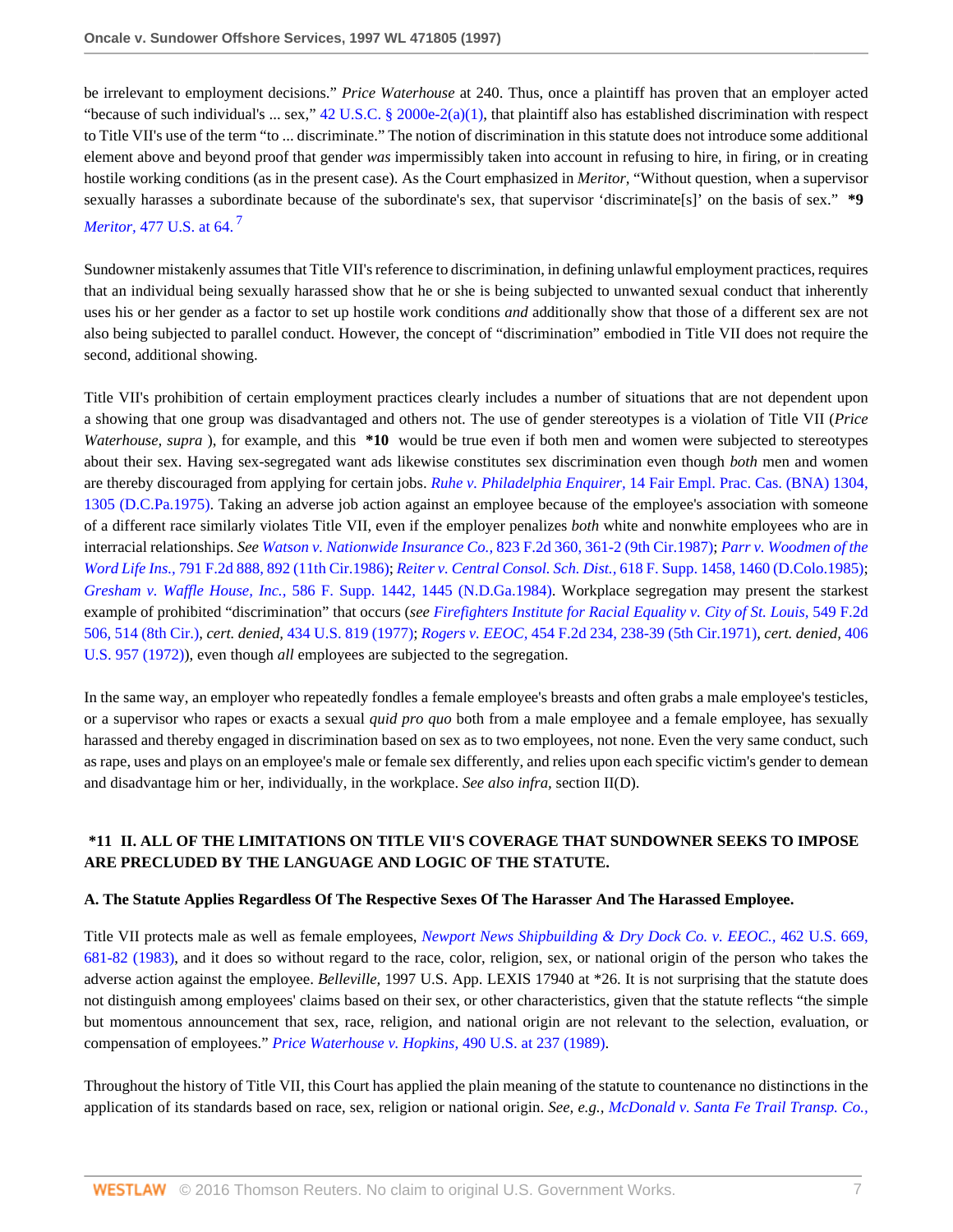[427 U.S. 273, 280 \(1976\)](http://www.westlaw.com/Link/Document/FullText?findType=Y&serNum=1976142427&pubNum=780&originatingDoc=I1e63f32447c011d98915dbcd77ee80bc&refType=RP&fi=co_pp_sp_780_280&originationContext=document&vr=3.0&rs=cblt1.0&transitionType=DocumentItem&contextData=(sc.RelatedInfo)#co_pp_sp_780_280) ("Title VII prohibits racial discrimination against the white petitioners in this case upon the same standards as would be applicable as were they Negroes....").

This remains true in the many instances in which employers of one race, religion, sex or national origin are charged with discriminating in violation of Title VII against another of the same race, religion, sex, or national origin. *See* **\*12** *Johnson v. [Transportation Agency, Santa Clara County,](http://www.westlaw.com/Link/Document/FullText?findType=Y&serNum=1987037888&pubNum=780&originatingDoc=I1e63f32447c011d98915dbcd77ee80bc&refType=RP&fi=co_pp_sp_780_624&originationContext=document&vr=3.0&rs=cblt1.0&transitionType=DocumentItem&contextData=(sc.RelatedInfo)#co_pp_sp_780_624)* 480 U.S. 616, 624-26 (1987) (in sex-discrimination case brought by male plaintiff attacking decision to promote female applicant instead of him, this Court attached no significance to the fact that the promotion decision was made by another male); *Wilson v. Bailey,* [934 F.2d 301 \(11th Cir.1991\)](http://www.westlaw.com/Link/Document/FullText?findType=Y&serNum=1991104416&pubNum=350&originatingDoc=I1e63f32447c011d98915dbcd77ee80bc&refType=RP&originationContext=document&vr=3.0&rs=cblt1.0&transitionType=DocumentItem&contextData=(sc.RelatedInfo)) (considering male plaintiffs' sex discrimination claims without objection that relevant employment decisions were made by other men); *[Veatch v. Northwestern](http://www.westlaw.com/Link/Document/FullText?findType=Y&serNum=1990033988&pubNum=345&originatingDoc=I1e63f32447c011d98915dbcd77ee80bc&refType=RP&originationContext=document&vr=3.0&rs=cblt1.0&transitionType=DocumentItem&contextData=(sc.RelatedInfo)) Memorial Hospital,* [730 F. Supp. 809 \(N.D.Ill.1990\)](http://www.westlaw.com/Link/Document/FullText?findType=Y&serNum=1990033988&pubNum=345&originatingDoc=I1e63f32447c011d98915dbcd77ee80bc&refType=RP&originationContext=document&vr=3.0&rs=cblt1.0&transitionType=DocumentItem&contextData=(sc.RelatedInfo)) (assertion that plaintiff has no claim of sex discrimination because the firing decision was made by another woman reflects a misunderstanding of the laws against discrimination and the evils they were enacted to combat); *Blalock v. Metals Trades, Inc.,* [775 F.2d 703, 708 \(6th Cir.1985\)](http://www.westlaw.com/Link/Document/FullText?findType=Y&serNum=1985152185&pubNum=350&originatingDoc=I1e63f32447c011d98915dbcd77ee80bc&refType=RP&fi=co_pp_sp_350_708&originationContext=document&vr=3.0&rs=cblt1.0&transitionType=DocumentItem&contextData=(sc.RelatedInfo)#co_pp_sp_350_708) (Christian allowed to sue Christian employer for religious discrimination); *[Hansborough v. City of Elkhart Parks and Recreation Dep 't,](http://www.westlaw.com/Link/Document/FullText?findType=Y&serNum=1992170720&pubNum=345&originatingDoc=I1e63f32447c011d98915dbcd77ee80bc&refType=RP&fi=co_pp_sp_345_201&originationContext=document&vr=3.0&rs=cblt1.0&transitionType=DocumentItem&contextData=(sc.RelatedInfo)#co_pp_sp_345_201)* 802 F. Supp. 199, 201, [206 \(N.D.Ind.1992\)](http://www.westlaw.com/Link/Document/FullText?findType=Y&serNum=1992170720&pubNum=345&originatingDoc=I1e63f32447c011d98915dbcd77ee80bc&refType=RP&fi=co_pp_sp_345_201&originationContext=document&vr=3.0&rs=cblt1.0&transitionType=DocumentItem&contextData=(sc.RelatedInfo)#co_pp_sp_345_201) ("intraracial discrimination," such as "discrimination by a black individual against another black individual because of the fact that he is a black person," is actionable under Title VII). Given the unfortunate fact that human beings may discriminate against their own kind, *[Castaneda v. Partida,](http://www.westlaw.com/Link/Document/FullText?findType=Y&serNum=1977118755&pubNum=780&originatingDoc=I1e63f32447c011d98915dbcd77ee80bc&refType=RP&originationContext=document&vr=3.0&rs=cblt1.0&transitionType=DocumentItem&contextData=(sc.RelatedInfo))* 430 U.S. 482 (1977), the goal of eliminating consideration of the impermissible factors from the workplace would be subverted, and the statute's own terms contradicted, if the viability of a claim turned upon the sex (*i.e.,* gender) of the parties.

#### **\*13 B. The Statute Applies Regardless Of The Sexual Orientation Of The Harasser.**

#### **1. Potential Sexual Attraction Is Not Required To Connect Sexual Behavior And Gender.**

Like the overwhelming number of lower courts that have considered different-sex sexual harassment cases, this Court has seen no need for evidence that the harassers whose conduct resulted in lawsuits acted consistent with their sexual orientation as a necessary precursor to Title VII liability. *[Meritor Savings Bank; FSB v. Vinson,](http://www.westlaw.com/Link/Document/FullText?findType=Y&serNum=1986131475&pubNum=780&originatingDoc=I1e63f32447c011d98915dbcd77ee80bc&refType=RP&fi=co_pp_sp_780_65&originationContext=document&vr=3.0&rs=cblt1.0&transitionType=DocumentItem&contextData=(sc.RelatedInfo)#co_pp_sp_780_65)* 477 U.S. 57, 65-66 (1986); *[Harris v.](http://www.westlaw.com/Link/Document/FullText?findType=Y&serNum=1993212367&pubNum=780&originatingDoc=I1e63f32447c011d98915dbcd77ee80bc&refType=RP&originationContext=document&vr=3.0&rs=cblt1.0&transitionType=DocumentItem&contextData=(sc.RelatedInfo)) [Forklift Systems, Inc.,](http://www.westlaw.com/Link/Document/FullText?findType=Y&serNum=1993212367&pubNum=780&originatingDoc=I1e63f32447c011d98915dbcd77ee80bc&refType=RP&originationContext=document&vr=3.0&rs=cblt1.0&transitionType=DocumentItem&contextData=(sc.RelatedInfo))* 510 U.S. 17 (1993). Nor have different-sex sexual harassment cases involved any showing that the men who harassed actually considered themselves to be heterosexual. Clearly, the language of Title VII, as correctly applied in the different-sex scenarios, does not hinge liability on proven sexual attraction or on the perpetrator having a particular sexual orientation, and no such limitations should be applied here. [8](#page-14-0) *Burns v. McGregor* **\*14** *[Electronic Industries,](http://www.westlaw.com/Link/Document/FullText?findType=Y&serNum=1992032542&pubNum=350&originatingDoc=I1e63f32447c011d98915dbcd77ee80bc&refType=RP&originationContext=document&vr=3.0&rs=cblt1.0&transitionType=DocumentItem&contextData=(sc.RelatedInfo))* 955 F.2d 559 [\(11th Cir.1992\)](http://www.westlaw.com/Link/Document/FullText?findType=Y&serNum=1992032542&pubNum=350&originatingDoc=I1e63f32447c011d98915dbcd77ee80bc&refType=RP&originationContext=document&vr=3.0&rs=cblt1.0&transitionType=DocumentItem&contextData=(sc.RelatedInfo)); *Henson v. City of Dundee,* [682 F.2d 897 \(11th Cir.1982\)](http://www.westlaw.com/Link/Document/FullText?findType=Y&serNum=1982133869&pubNum=350&originatingDoc=I1e63f32447c011d98915dbcd77ee80bc&refType=RP&originationContext=document&vr=3.0&rs=cblt1.0&transitionType=DocumentItem&contextData=(sc.RelatedInfo)).

<span id="page-7-0"></span>Sundowner's reliance on Oncale's purported failure to rebut Lyons', Pippin's and Johnson's heterosexuality, Opp'n Cert. at P. 15, demonstrates how a focus on sexual orientation undermines the statute's aim of ending employment practices that are, in whole or in part, based on the employee's sex. Requiring sexual harassment to be consistent with the harasser's sexual orientation would shift the focus of the inquiry from the one mandated by Title VII, namely the harasser's use of the sex of the employee, to the sexual desires and identity of the harasser, a factor irrelevant to its mandate.

Indeed, Sundowner's discussion of heterosexuality and its supposed function as a defense illustrates that explicitly sexual words or behavior cannot be divorced from gender. In relying on the harassers' sense of themselves as heterosexual men to assert that their behavior was not sexual harassment, *Sundowner places critical reliance on Oncale's gender.* Confusing sexual desire with "because of sex," it argues that the harassers' grossly sexual behavior, like exposing themselves and putting their penises on Oncale's body, would be sexual harassment only if they were gay because, Sundowner assumes, in that case the men's behavior would have been undertaken to gratify sexual desire. Opp'n Cert. at P.10. Thus, Sundowner claims that the harassers'

<span id="page-7-1"></span>heterosexuality-and *Oncale's status as a man*-means that \*15 the behavior was not "because of sex."<sup>[9](#page-14-1)</sup> Sundowner's argument concedes that sexual behavior is so inextricably related to gender that the two cannot be divorced, for Sundowner's own gloss on the harassers' behavior-that it is not covered by Title VII because as heterosexual men their conduct must not have been motivated by desire-turns on Oncale's sex.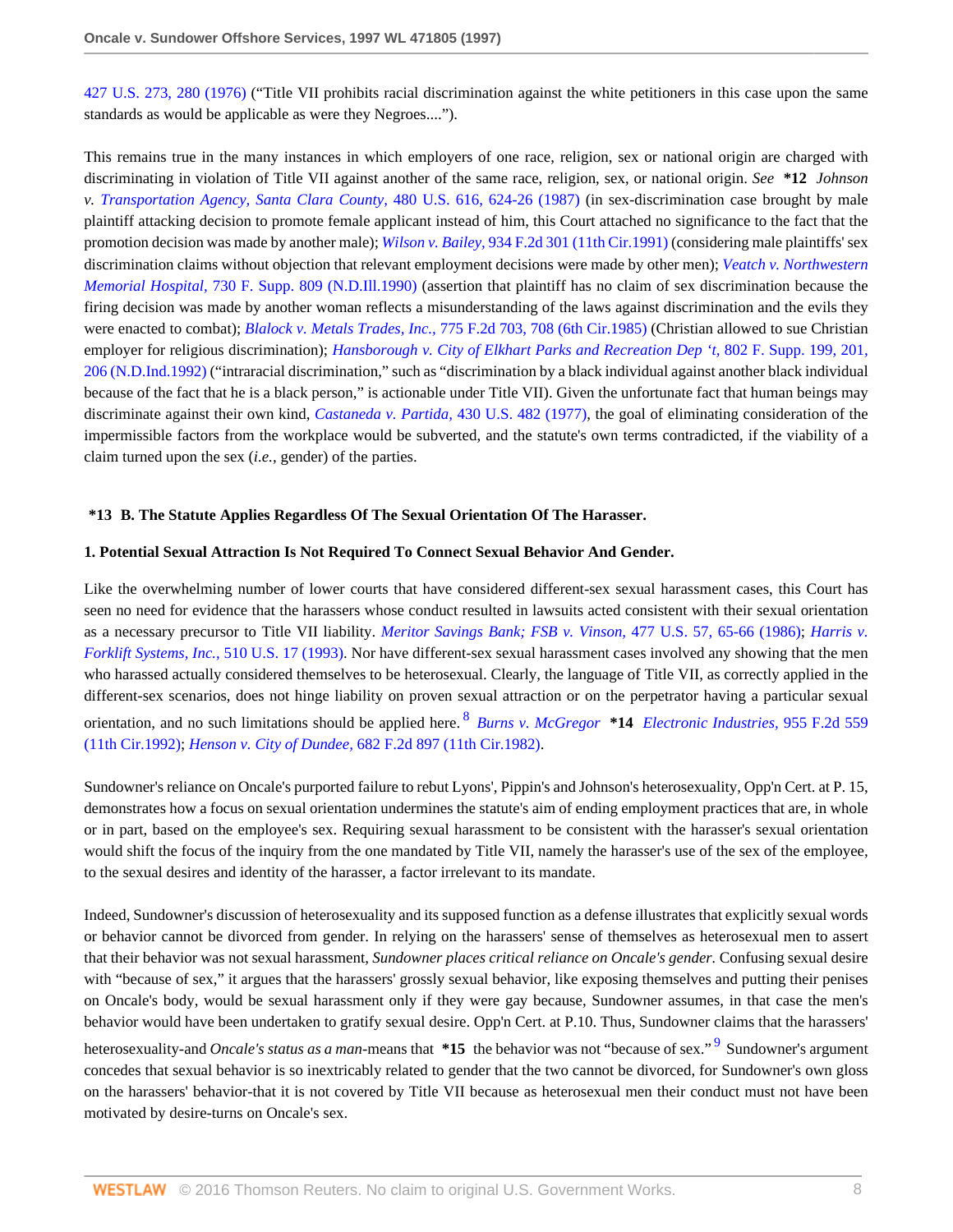#### **2. The Harasser's Reason For Engaging In Sexual Conduct Is Irrelevant.**

This Court has not inquired into harassers' or harassees' sexual orientations, or the thoughts or feelings that a harasser might have had in using sexual conduct. This lack of inquiry establishes the irrelevance under Title VII of the personal psychosocial make-up of individuals who sexually harass. A person who, for whatever complex internal reason, decides to interfere with an employee's performance, or creates a hostile environment by imposing unwelcome sexual conduct is a person who has taken action and disadvantaged another because of sex. *Belleville,* 1997 U.S. App. LEXIS 17940.

A harasser's personal impetus for his conduct is totally irrelevant to liability for sexual harassment. *See* **\*16** *[International](http://www.westlaw.com/Link/Document/FullText?findType=Y&serNum=1991055983&pubNum=780&originatingDoc=I1e63f32447c011d98915dbcd77ee80bc&refType=RP&fi=co_pp_sp_780_200&originationContext=document&vr=3.0&rs=cblt1.0&transitionType=DocumentItem&contextData=(sc.RelatedInfo)#co_pp_sp_780_200) [Union, UAW v. Johnson Controls,](http://www.westlaw.com/Link/Document/FullText?findType=Y&serNum=1991055983&pubNum=780&originatingDoc=I1e63f32447c011d98915dbcd77ee80bc&refType=RP&fi=co_pp_sp_780_200&originationContext=document&vr=3.0&rs=cblt1.0&transitionType=DocumentItem&contextData=(sc.RelatedInfo)#co_pp_sp_780_200)* 499 U.S. 187, 200 (1991) ("The beneficence of an employer's purpose does not undermine the conclusion that an explicit gender-based policy is sex discrimination ..."); *[Harris v. International Paper Co.,](http://www.westlaw.com/Link/Document/FullText?findType=Y&serNum=1991126510&pubNum=345&originatingDoc=I1e63f32447c011d98915dbcd77ee80bc&refType=RP&fi=co_pp_sp_345_1515&originationContext=document&vr=3.0&rs=cblt1.0&transitionType=DocumentItem&contextData=(sc.RelatedInfo)#co_pp_sp_345_1515)* 765 F. Supp. 1509, [1515 \(D.Me.1991\)](http://www.westlaw.com/Link/Document/FullText?findType=Y&serNum=1991126510&pubNum=345&originatingDoc=I1e63f32447c011d98915dbcd77ee80bc&refType=RP&fi=co_pp_sp_345_1515&originationContext=document&vr=3.0&rs=cblt1.0&transitionType=DocumentItem&contextData=(sc.RelatedInfo)#co_pp_sp_345_1515) ("laws prohibiting racial and sexual harassment are wholly uninterested in the perpetrator's intent. Victims need establish neither the fault or the discriminatory intent of their employers and co-workers to succeed under Title VII....").

Sexually harassing conduct equally violates the statute if the harasser acts out of disgust and animus just as if he acts out of

<span id="page-8-0"></span>misplaced desire.<sup>[10](#page-14-2)</sup> Individuals who engage in sexual harassment may have different purposes; one may wish to "gratify his sexual desires" while another may seek "to subordinate women, to remind them of their lower status in the workplace, and to demean them." *EEOC v. Farmer Bros. Co.,* [31 F.3d 891, 897-98 \(9th Cir.1994\)](http://www.westlaw.com/Link/Document/FullText?findType=Y&serNum=1994161675&pubNum=506&originatingDoc=I1e63f32447c011d98915dbcd77ee80bc&refType=RP&fi=co_pp_sp_506_897&originationContext=document&vr=3.0&rs=cblt1.0&transitionType=DocumentItem&contextData=(sc.RelatedInfo)#co_pp_sp_506_897). "Men sexually harass women in the workplace for reasons other than sexual desire; but that does not detract either from the sexual content of the harassment or from the uniquely intrusive and denigrating impact sexual harassment has upon the women who experience it." *Belleville,* 1997 U.S. App. LEXIS 17940 at \*86.

This Court's two sexual harassment cases illustrate the **\*17** point. In *Meritor,* which involved ongoing sexual relations between the parties, the harasser might have said he was motivated by admiration or desire, while in *Harris,* which involved derogatory sexual comments, the harasser claimed only to be joking. Yet no relevance was attached to these varying personal interests, because the conduct of the harassers demonstrated the only fact necessary: it was based on the sex of its victims.

# **3. A Sexual Orientation-Based Test For Liability Is Not Only Completely Without Foundation In The Statute, It Would Wreak Havoc As An Evidentiary Matter.**

*Amici* urge adoption of the analysis set forth above because it is consistent with the statute, with this Court's decisions interpreting Title VII, and with the pertinent constitutional limitations. Another factor further compels a finding against hinging liability on the harasser's sexual orientation: the horrendous quagmire of evidentiary and definitional problems that would be raised by a test specific to the internal sexual and sexual orientation-related perspective of the harasser.

For example, in the instant case, if Sundowner's submission of evidence that Lyons is married to a woman is relevant to its culpability because it is sought to be offered as circumstantial evidence that he did not act against Oncale out of sexual desire, then would evidence that he was sexually aroused when he assaulted Oncale affect a finding of liability? Should it? Is a person's self-definition as to sexual orientation rebuttable? In different-sex cases, would men or women accused of harassment be absolved if they (or their employers) are willing to say they are gay, lesbian or bisexual? Would same-sex experience need to be **\*18** substantiated? Would attraction suffice? A sexual orientation-based test would make relevant the most elusive, private aspects of alleged harassers' (and sometimes harassees') lives, histories, and thoughts.

<span id="page-8-1"></span>As argued above, the assumption that sexual attraction, or potential sexual attraction, determines whether the same acts are or are not "because of sex" is a fallacy. However, a further fallacious assumption follows from adopting that approach: that only people who call themselves "gay" or "lesbian" experience attraction to those of the same sex, and that only those who consider themselves "heterosexual" experience attraction to those of a different sex.  $^{11}$  $^{11}$  $^{11}$  Sexual attraction, and the designation of sexual **\*19** orientation, are far more complex and variable than allowed for by such an assumption. Conditioning Title VII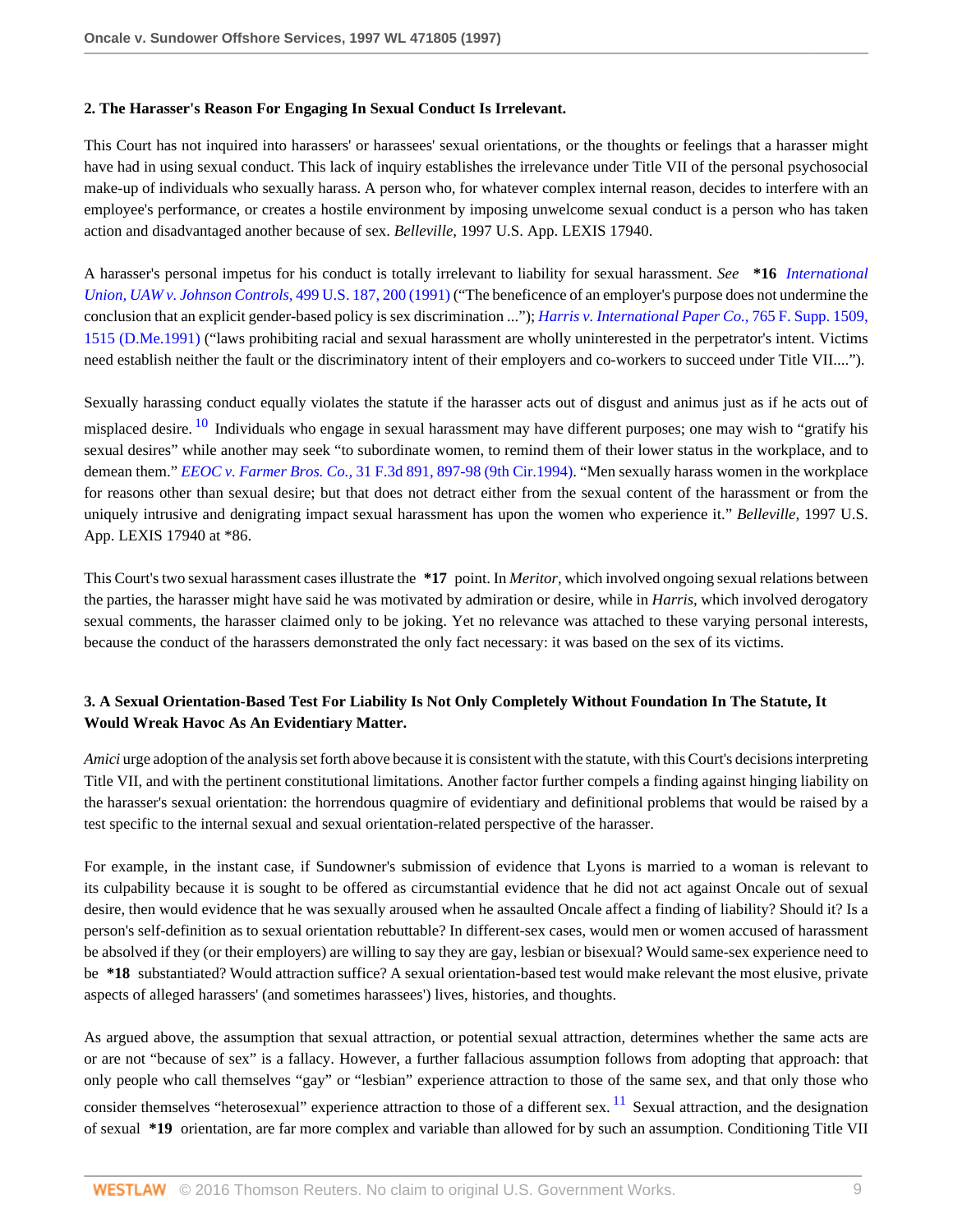liability on a finding concerning a harasser's potential for sexual attraction to a person of a particular gender would legitimize extraordinarily broad, unsavory inquiries and result in many employers escaping liability.

#### **C. Employers In Single-Sex Environments Are Not Immunized From Liability.**

Sundowner also advances the implausible suggestion that because there were no women at Oncale's job site, Oncale cannot make out the elements of a sex-discrimination claim. Opp'n Cert. at 13. This argument rests on the flawed premise that Oncale needs to show that women were in fact, or would have been, treated differently by the employer to prove that he suffered discrimination because of sex. As explained above at I(B), this reflects a misunderstanding of the statute's use of the term "discriminate."

<span id="page-9-2"></span><span id="page-9-1"></span><span id="page-9-0"></span>Comparative evidence is an evidentiary tool that individual plaintiffs may use in some Title VII cases to show that the adverse action suffered was because of the employee's sex. [12](#page-14-4) As this Court has indicated, however, it is **\*20** not the only way to do so. [13](#page-14-5) *[Price Waterhouse v. Hopkins,](http://www.westlaw.com/Link/Document/FullText?findType=Y&serNum=1989063356&pubNum=780&originatingDoc=I1e63f32447c011d98915dbcd77ee80bc&refType=RP&originationContext=document&vr=3.0&rs=cblt1.0&transitionType=DocumentItem&contextData=(sc.RelatedInfo))* 490 U.S. 228 (1989). Racial slurs, for example-or even racial symbols, references, cartoons or jokes that allude to race-demonstrate *by themselves* that a hostile environment occurred "because of race" or national origin. [14](#page-15-0) Indeed, in *[Erebia v. Chrysler Plastic Products Corp.,](http://www.westlaw.com/Link/Document/FullText?findType=Y&serNum=1985128856&pubNum=350&originatingDoc=I1e63f32447c011d98915dbcd77ee80bc&refType=RP&fi=co_pp_sp_350_1258&originationContext=document&vr=3.0&rs=cblt1.0&transitionType=DocumentItem&contextData=(sc.RelatedInfo)#co_pp_sp_350_1258)* 772 F.2d 1250, 1258 (6th Cir.1985), *cert. denied,* [475 U.S.](http://www.westlaw.com/Link/Document/FullText?findType=Y&serNum=1986210854&pubNum=780&originatingDoc=I1e63f32447c011d98915dbcd77ee80bc&refType=RP&originationContext=document&vr=3.0&rs=cblt1.0&transitionType=DocumentItem&contextData=(sc.RelatedInfo)) [1015 \(1986\),](http://www.westlaw.com/Link/Document/FullText?findType=Y&serNum=1986210854&pubNum=780&originatingDoc=I1e63f32447c011d98915dbcd77ee80bc&refType=RP&originationContext=document&vr=3.0&rs=cblt1.0&transitionType=DocumentItem&contextData=(sc.RelatedInfo)) the Sixth Circuit squarely rejected an argument that a racial **\*21** harassment plaintiff (under section 1981) needed to demonstrate differential treatment relative to whites. There, the defendant presented evidence that the plaintiff, a Mexican-American, had himself engaged in racial harassment of his white supervisees (777 F.2d at 1252) but the court nevertheless found for the plaintiff. The court noted: "[R]equiring in all cases a demonstration that an employer treated harassment claims of minority employees differently from those of white employees would erode severely the important protections courts have recognized under section 1981." *Id.* at 1258.

Finally, to argue that "discrimination" requires a group-based showing of comparative mistreatment in addition to a demonstration that an individual suffered an adverse job consequence because of his or her sex contravenes the terms and policy of the statute.  $42 \text{ U.S.C. } 2000e-2(a)(1)$ , the basis for a sexual harassment claim, prohibits certain actions taken against individuals. As this Court has noted, "the basic policy of the statute requires that we focus on fairness to individuals rather than fairness to classes." *[City of Los Angeles, Dep't of Water and Power v. Manhart,](http://www.westlaw.com/Link/Document/FullText?findType=Y&serNum=1978114221&pubNum=780&originatingDoc=I1e63f32447c011d98915dbcd77ee80bc&refType=RP&fi=co_pp_sp_780_709&originationContext=document&vr=3.0&rs=cblt1.0&transitionType=DocumentItem&contextData=(sc.RelatedInfo)#co_pp_sp_780_709)* 435 U.S. 702, 709 (1978).

## **D. The "Equal Opportunity Harasser" Is A Red Herring, And The "Problem" It Presents Is Not Particular To Same-Sex Cases.**

As discussed above, from the earliest days of the statute's enforcement, courts easily determined that, even if different groups receive identical treatment, Title VII is violated where employers openly act on the basis of race or sex (except in the rare instance that there is a *bona fide* occupational qualification). Nevertheless, in sexual harassment cases some courts have stumbled on the notion **\*22** that an "equal opportunity harasser" (sometimes, even more absurdly, called a "bisexual harasser") does not subject his or her victims to harassment because of each one's sex.

<span id="page-9-3"></span>Once it is understood that "discrimination" against *both* men and women is not impossible, and that harassing sexual conduct always implicates the gender of the harassed employee, it becomes clear why "equal opportunity" harassment can provide no safe harbor from liability. Even where a harasser affects members of both genders with equal use of sexual epithets, innuendo, touching, unwanted advances, and sexually degrading behavior, the status of the harassee as a man or a woman is "inextricably intertwined" in the sexual form the harassment takes, as well as its impact on the harassee. *Belleville,* 1997 U.S. App. LEXIS 17940 at \*45. Each instance of sexual harassment must be judged individually from the victim's perspective; if a supervisor sexually harasses a male and a female worker, the result is not that he is liable to neither, but that he is liable to both. <sup>[15](#page-15-1)</sup> *Chiapuzio v. BLT Operating Corp.,* [826 F. Supp. 1334, 1337 \(D.Wy.1993\).](http://www.westlaw.com/Link/Document/FullText?findType=Y&serNum=1993153527&pubNum=345&originatingDoc=I1e63f32447c011d98915dbcd77ee80bc&refType=RP&fi=co_pp_sp_345_1337&originationContext=document&vr=3.0&rs=cblt1.0&transitionType=DocumentItem&contextData=(sc.RelatedInfo)#co_pp_sp_345_1337)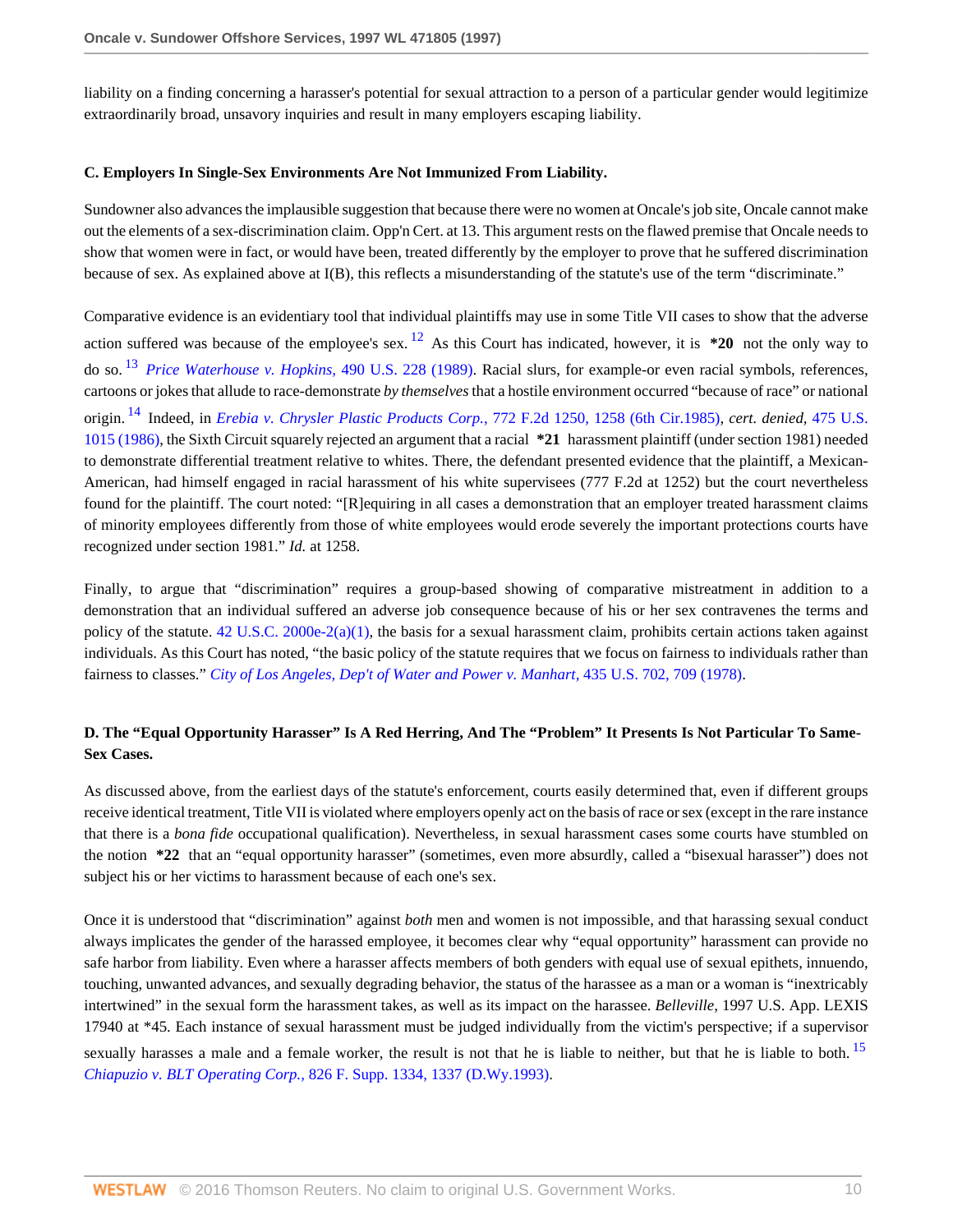<span id="page-10-0"></span>A person who sexually harasses both a man and a woman discriminates against each, in the same way that a erson can, for example, limit the employment opportunities  $*23$  of both men and women by applying sex-based stereotypes to each. <sup>[16](#page-15-2)</sup> Unfortunately, it is all too possible to discriminate against different individuals based on each person's particular sex, race, national origin, or religion. By illustration, evidence that an employer targeted members of many different groups for racebased harassment-calling Hispanic employees "spics," whites "crackers," and Asians "chinks," for example-would not render an employer immune from liability.  $17$  An individual employee's gender is no less demeaned by sexual harassment if an employer subjects members of both sexes to pervasive sexually-based ridicule, innuendo, and uninvited attentions.

## <span id="page-10-1"></span>**\*24 E. The Employer Is Not Immunized From Liability For Sexual Harassment If The Harassed Employee Is, Or Is Perceived To Be, Gay Or Lesbian.**

The sexual orientation of a harassed employee is also irrelevant to determining whether sexual harassment is actionable. Perception of lesbian or gay sexual orientation may contribute to same-sex harassment in some cases, (*see, e.g., [McWilliams](http://www.westlaw.com/Link/Document/FullText?findType=Y&serNum=1996028073&pubNum=506&originatingDoc=I1e63f32447c011d98915dbcd77ee80bc&refType=RP&originationContext=document&vr=3.0&rs=cblt1.0&transitionType=DocumentItem&contextData=(sc.RelatedInfo)) [v. Fairfax County Board of Supervisors,](http://www.westlaw.com/Link/Document/FullText?findType=Y&serNum=1996028073&pubNum=506&originatingDoc=I1e63f32447c011d98915dbcd77ee80bc&refType=RP&originationContext=document&vr=3.0&rs=cblt1.0&transitionType=DocumentItem&contextData=(sc.RelatedInfo))* 72 F.3d 1191 (4th Cir.1996); *Quick v. Donaldson Co.,* [90 F.3d 1372 \(8th Cir.1996\)](http://www.westlaw.com/Link/Document/FullText?findType=Y&serNum=1996170391&pubNum=506&originatingDoc=I1e63f32447c011d98915dbcd77ee80bc&refType=RP&originationContext=document&vr=3.0&rs=cblt1.0&transitionType=DocumentItem&contextData=(sc.RelatedInfo)); *Belleville,* 1997 U.S. App. LEXIS 17940 at \*95-96 (collecting cases)), but that is not a defense because gender need only be a factor in the adverse treatment for it to be actionable as discrimination, and gender and sexual orientation, particularly in the context of sexual harassment, are inextricably linked. *See, e.g., supra,* at section II(B)(1). The *Belleville* court pointed out that "it is not always possible to rigidly compartmentalize the types of bias that [sexist and homophobic] epithets represent," *Belleville* at \*96. Further, it should not make "a whit of difference why [the plaintiff in *Belleville* ] was singled out for abuse; whether his harassers were motivated by his sex, by his purported sexual orientation, or by some other factor, it would seem that he has been harassed sexually and his gender necessarily implicated." *Belleville,* 1997 U.S. App. LEXIS 17940 at \*94-95.

<span id="page-10-2"></span>Sexually harassing conduct is not stripped of its connection to sex when the harasser alleges or proves that he acted as he did because of homophobia. [18](#page-15-4) Some harassers may **\*25** claim that they harassed a person sexually because of the color of her eyes, or hair, or her figure, example. Obviously this would not by itself render the harasser's sexual conduct lawful. The fact that a sexual harasser might have been "inspired" by a different factor does not alter that the harassment violates Title VII if it invokes sex to create a sexually abusive environment.<sup>[19](#page-15-5)</sup>

<span id="page-10-4"></span><span id="page-10-3"></span>Of course, sex (both meanings) and sexual orientation are closely related. "Homosexuality," like "heterosexuality," cannot even be defined without reference to both sex (gender) **\*26** and sexuality; it is the gender of one's preferred sexual partner that denotes sexual orientation. Further, gender stereotyping is often associated with homosexuality. These connections make particularly broad and untenable Sundowner's proposal to exempt from coverage of any sexual harassment that a harasser suggests is tainted by a connection to the victim's or the harasser's sexual orientation.  $^{20}$  $^{20}$  $^{20}$  For instance, it is clear that an employer violates Title VII if it denies advancement to a woman because she is insufficiently feminine. *See [Price Waterhouse v. Hopkins,](http://www.westlaw.com/Link/Document/FullText?findType=Y&serNum=1989063356&pubNum=780&originatingDoc=I1e63f32447c011d98915dbcd77ee80bc&refType=RP&fi=co_pp_sp_780_255&originationContext=document&vr=3.0&rs=cblt1.0&transitionType=DocumentItem&contextData=(sc.RelatedInfo)#co_pp_sp_780_255)* [490 U.S. 228, 255-56 \(1989\).](http://www.westlaw.com/Link/Document/FullText?findType=Y&serNum=1989063356&pubNum=780&originatingDoc=I1e63f32447c011d98915dbcd77ee80bc&refType=RP&fi=co_pp_sp_780_255&originationContext=document&vr=3.0&rs=cblt1.0&transitionType=DocumentItem&contextData=(sc.RelatedInfo)#co_pp_sp_780_255) An employer should not be able to immunize itself from liability for sexual harassment by calling her a lesbian. Nor should a male employee's unwelcome sexual advances be rendered beyond Title VII's reach if he claims to have been provoked by his belief that his victim is a lesbian.

## **III. EXEMPTING SAME-SEX SEXUAL HARASSMENT FROM TITLE VII'S COVERAGE WOULD BE INCONSISTENT WITH THIS COURT'S EQUAL PROTECTION JURISPRUDENCE.**

Official classifications based on sex are subject to heightened scrutiny under the Court's equal protection analysis. "The burden of justification is demanding and it rests entirely on the State. The State must show at least that the challenged classification serves important governmental objectives and that the discriminatory means employed are substantially related to the achievement of those objectives." *U.S. v. Virginia,* [116 S.Ct. 2264, 2275 \(1996\)](http://www.westlaw.com/Link/Document/FullText?findType=Y&serNum=1996141696&pubNum=708&originatingDoc=I1e63f32447c011d98915dbcd77ee80bc&refType=RP&fi=co_pp_sp_708_2275&originationContext=document&vr=3.0&rs=cblt1.0&transitionType=DocumentItem&contextData=(sc.RelatedInfo)#co_pp_sp_708_2275) (internal **\*27** citations and quotations marks omitted).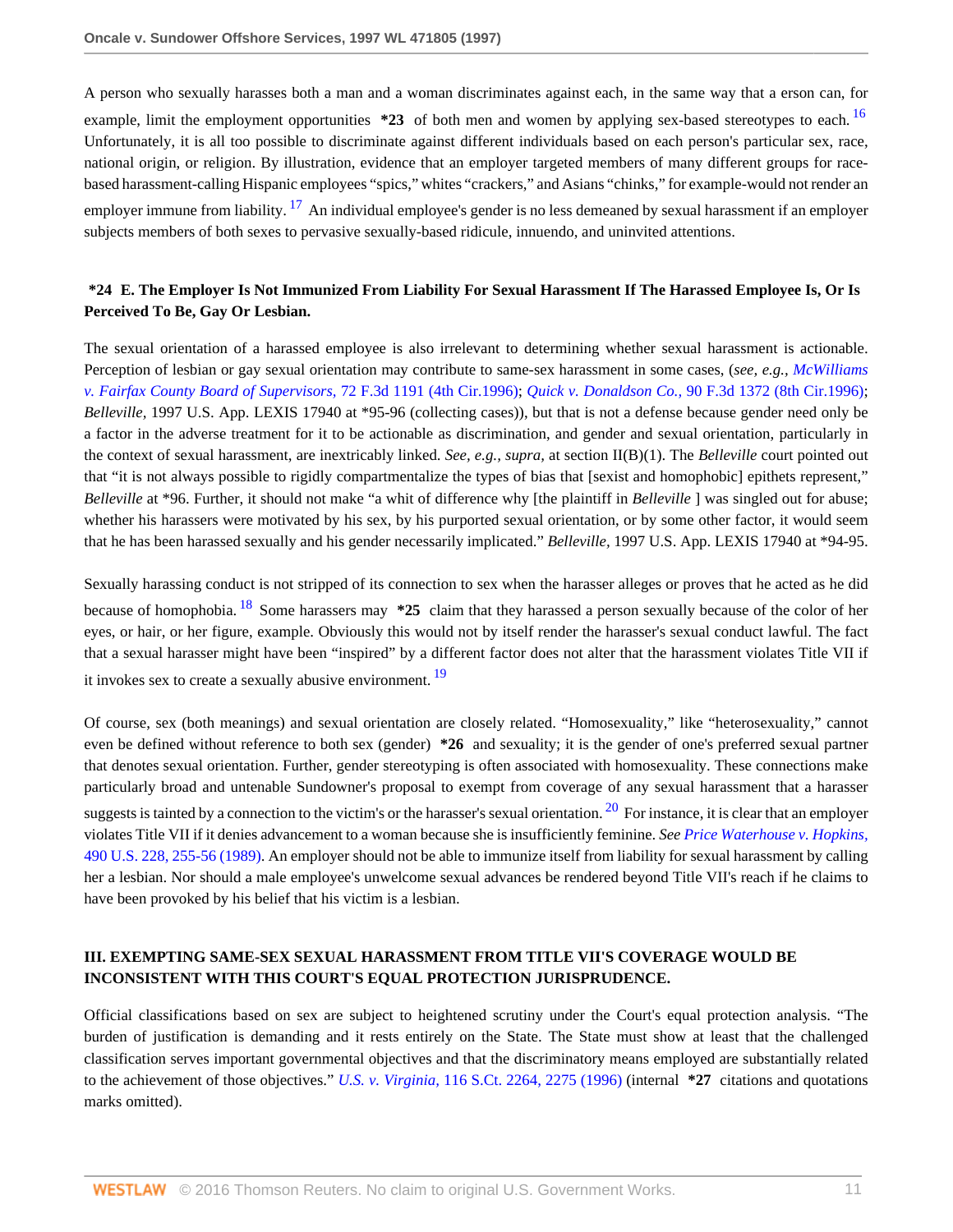It is also well settled that this heightened standard of equal protection review applies not only to classifications that disadvantage women, but also to classifications that appear to advantage women or disadvantage men. *[J.E.B. v. Alabama ex rel. T.B.,](http://www.westlaw.com/Link/Document/FullText?findType=Y&serNum=1994086673&pubNum=780&originatingDoc=I1e63f32447c011d98915dbcd77ee80bc&refType=RP&originationContext=document&vr=3.0&rs=cblt1.0&transitionType=DocumentItem&contextData=(sc.RelatedInfo))* 511 [U.S. 127 \(1994\)](http://www.westlaw.com/Link/Document/FullText?findType=Y&serNum=1994086673&pubNum=780&originatingDoc=I1e63f32447c011d98915dbcd77ee80bc&refType=RP&originationContext=document&vr=3.0&rs=cblt1.0&transitionType=DocumentItem&contextData=(sc.RelatedInfo)) (holding unconstitutional, under heightened scrutiny, peremptory challenges exercised to exclude male jurors); *[Mississippi University for Women v. Hogan,](http://www.westlaw.com/Link/Document/FullText?findType=Y&serNum=1982129570&pubNum=780&originatingDoc=I1e63f32447c011d98915dbcd77ee80bc&refType=RP&originationContext=document&vr=3.0&rs=cblt1.0&transitionType=DocumentItem&contextData=(sc.RelatedInfo))* 458 U.S. 718 (1982) (finding, under heightened scrutiny, that nursing school's exclusion of men violates the Equal Protection Clause); *Craig v. Boren,* [429 U.S. 190 \(1976\)](http://www.westlaw.com/Link/Document/FullText?findType=Y&serNum=1976141349&pubNum=780&originatingDoc=I1e63f32447c011d98915dbcd77ee80bc&refType=RP&originationContext=document&vr=3.0&rs=cblt1.0&transitionType=DocumentItem&contextData=(sc.RelatedInfo)) (striking state law that imposed disparate drinking ages for men and women); *[Weinberger v. Weisenfeld,](http://www.westlaw.com/Link/Document/FullText?findType=Y&serNum=1975129757&pubNum=780&originatingDoc=I1e63f32447c011d98915dbcd77ee80bc&refType=RP&originationContext=document&vr=3.0&rs=cblt1.0&transitionType=DocumentItem&contextData=(sc.RelatedInfo))* 420 U.S. 636 (1975) (striking federal statute that provided disparate social security benefits to widows and widowers).

To dismiss Oncale's claim because he is a man rather than a woman, as the Fifth Circuit did, is to hold that Title VII claimants should be treated differently, based solely on their sex, without any support for such a result in the statutory language. It is no answer to maintain that the excluded "same-sex harassment" would not create a sex-based classification because it exempts members of each sex, equally, from establishing liability for sexual harassment by a perpetrator of the same sex. This Court rejected that analytic canard in *[Loving v. Virginia,](http://www.westlaw.com/Link/Document/FullText?findType=Y&serNum=1967129542&pubNum=780&originatingDoc=I1e63f32447c011d98915dbcd77ee80bc&refType=RP&originationContext=document&vr=3.0&rs=cblt1.0&transitionType=DocumentItem&contextData=(sc.RelatedInfo))* 388 U.S. 1 (1967).

It presents the same problem to add a spurious sexual-orientation element, such as Sundowner advocates, only to same-sex sexual harassment cases. For example, under such a test, a female employee who is harassed by another woman would have a different and more onerous evidentiary burden than a similarly situated male victim, solely because of her sex: she would have to further prove the sexual orientation of her harasser, whereas for the male victim harassed by a **\*28** female such proof would be unnecessary. Conversely, a male employee who is harassed by another man cannot properly be required to satisfy a different and more stringent standard than a similarly situated woman just because he is male.

Moreover, even if the sexual-orientation requirement were now to be added to all claims, including those of different-sex sexual harassment, the problem would resurface in another way. Were such a new element of proof introduced, a female employee who was harassed by a lesbian would be protected under Title VII, but a male employee subject to the same conduct by the same harasser would be excluded from protection based on his male sex. Likewise, a male employee harassed by a gay man would be protected, but a female employee subject to the same conduct by the same harasser would not. This is all contrary to the spirit of Title VII *and* equal protection principles.

#### **\*29 CONCLUSION**

This Court should reverse because the Fifth Circuit's determination that no Title VII cause of action is stated where a man alleges sexual harassment by male harassers is contrary to this Court's sexual harassment and Equal Protection jurisprudence, and to Title VII's terms, its purpose, and its spirit.

#### **\*1A APPENDIX A**

Lambda Legal Defense and Education Fund ("Lambda") is a national organization committed to achieving full recognition of the civil rights of lesbians, gay men and people with HIV/AIDS, through impact litigation, education and public policy work. In addition to litigating sexual orientation and HIV/AIDS issues, including *Romer v. Evans,* [116 S.Ct. 1620 \(1996\),](http://www.westlaw.com/Link/Document/FullText?findType=Y&serNum=1996118409&pubNum=708&originatingDoc=I1e63f32447c011d98915dbcd77ee80bc&refType=RP&originationContext=document&vr=3.0&rs=cblt1.0&transitionType=DocumentItem&contextData=(sc.RelatedInfo)) Lambda frequently appears as *amicus curiae* in state and federal courts across the country. Lambda is deeply concerned by the issues raised in this case.

The American Civil Liberties Union (ACLU) is a nationwide, nonprofit, nonpartisan organization with nearly 300,000 members dedicated to the principles of liberty and equality embodied in the Constitution and this nation's civil rights laws. It has appeared before this Court on numerous occasions, both as direct counsel and as *amicus curiae.* The ACLU has been deeply involved in the interpretation and implementation of Title VII since its enactment, primarily through the work of the ACLU's Women's Rights Project. Through the work of its Lesbian and Gay Rights Project, the ACLU has fought for equal rights on behalf of gays and lesbians. This case thus raises issues of longstanding interest to the ACLU and its members.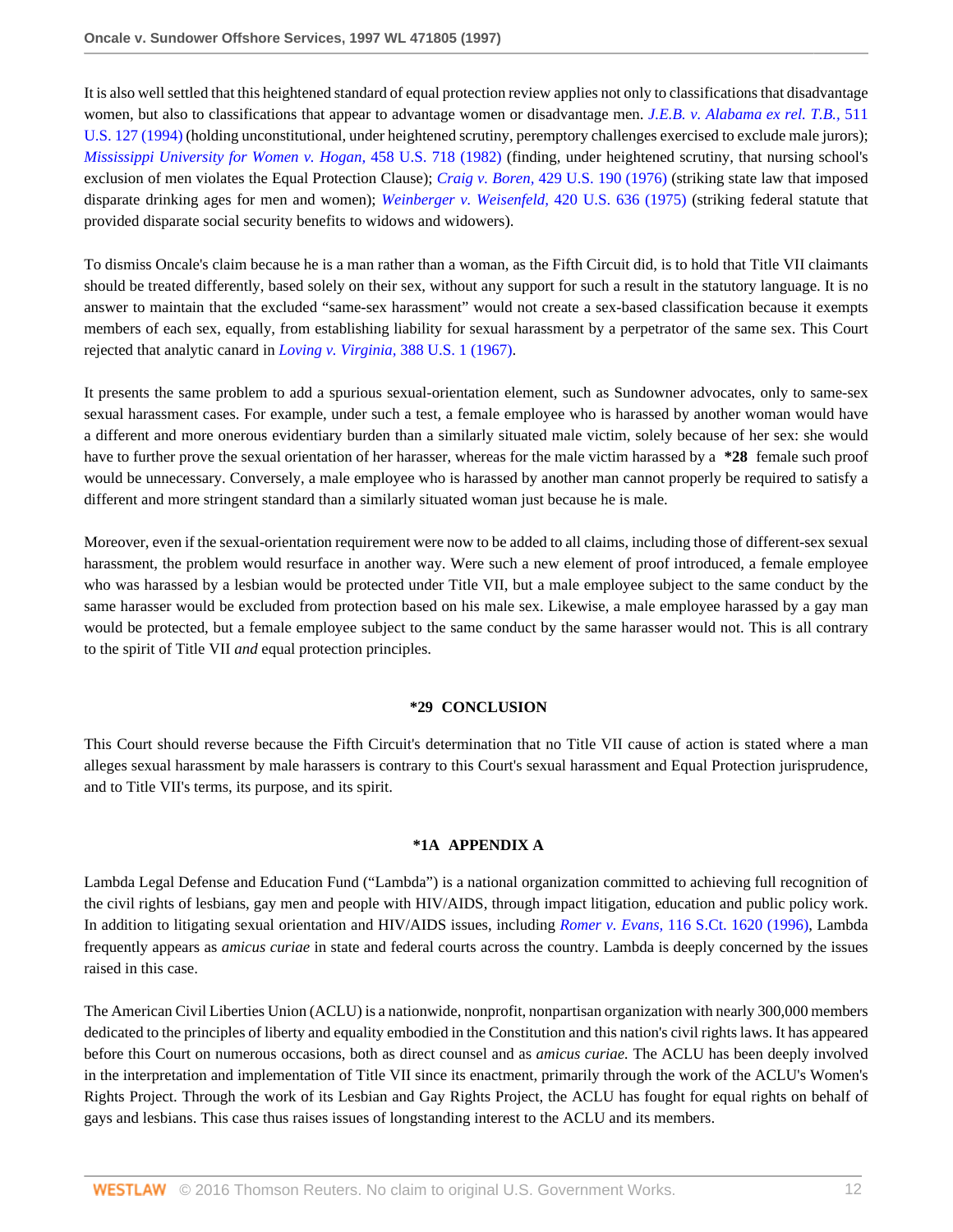Bay Area Lawyers for Individual Freedom (BALIF) is a minority bar association comprised of over 500 lesbian, gay and bisexual members of the Bay Area legal community. Founded in 1980, BALIF promotes the professional interests of its members and the legal interests of the gay, lesbian and bisexual community at large. As part of that mission, BALIF actively participates in public policy debates concerning the ights of lesbians, gay men and bisexuals. BALIF frequently **\*2a** appears as *amicus curiae* in cases where it can provide perspective and argument that will inform a court's decision on a matter of broad public importance. BALIF believes that it is the nature of the harassing behavior, not the gender of the harassed or of the harasser, that should determine the applicability of Title VII. BALIF therefore opposes the Fifth Circuit's decision in *Oncale v. Sundowner Offshore Services.*

The Connecticut Women's Education and Legal Fund, Inc. (CWEALF) is a non-profit women's rights organization. Incorporated in 1973, CWEALF has over 1,400 members. The mission of the organization is to work through legal and public policy strategies and community education to end sex discrimination and to empower all women to be full and equal participants in society. CWEALF has a long history of working on both the issue of sexual harassment and the issue of gay and lesbian civil rights. We believe that sexual harassment is gender neutral and sexual-orientation neutral and that therefore same-sex sexual harassment should be actionable under Title VII.

Gay & Lesbian Advocates & Defenders (GLAD), New England's leading legal rights organization for lesbians, gay men, bisexuals and people with HIV, works in the courts and through public education to secure equal justice under law. Since its founding in 1978, GLAD has counseled people subjected to workplace discrimination, and has also appeared as counsel and *amicus curiae* in a wide variety of cases involving the scope of anti-discrimination protections and same-sex sexual harassment in the workplace. GLAD is interested in this case to demonstrate that existing sex discrimination prohibitions properly focus on the nature of the conduct involved, and must be interpreted to include a prohibition on same-sex sexual harassment, regardless of the sex or sexual orientation of the harasser or victim. **\*3a** The National Center for Lesbian Rights (NCLR) is a national nonprofit civil rights organization founded in 1977 and headquartered in San Francisco. NCLR's principle objective is to secure and protect the civil rights of lesbian, gay, and bisexual people through litigation and public education. NCLR has a vital interest in securing fair and equal treatment in the workplace for all people, without regard to sexual orientation.

NOW Legal Defense and Education Fund ("NOW LDEF") is a leading national non-profit civil rights organization that performs a broad range of legal and educational services in support of women's efforts to eliminate sex-based discrimination and secure equal rights. NOW LDEF was founded in 1970 by leaders of the National Organization for Women. A major goal of NOW LDEF is the elimination of barriers that deny women economic opportunities, such as sexual harassment. In furtherance of that goal, NOW LDEF litigates cases to secure full enforcement of laws prohibiting sexual harassment, including *[Robinson v.](http://www.westlaw.com/Link/Document/FullText?findType=Y&serNum=1991071003&pubNum=345&originatingDoc=I1e63f32447c011d98915dbcd77ee80bc&refType=RP&originationContext=document&vr=3.0&rs=cblt1.0&transitionType=DocumentItem&contextData=(sc.RelatedInfo)) Jacksonville Shipyards, Inc.,* [760 F.Supp. 1486 \(M.D.Fla.1991\),](http://www.westlaw.com/Link/Document/FullText?findType=Y&serNum=1991071003&pubNum=345&originatingDoc=I1e63f32447c011d98915dbcd77ee80bc&refType=RP&originationContext=document&vr=3.0&rs=cblt1.0&transitionType=DocumentItem&contextData=(sc.RelatedInfo)) *cross appeals dismissed per stipulation* (Mar. 14, 1995), and *[Townsend v. Indiana University,](http://www.westlaw.com/Link/Document/FullText?findType=Y&serNum=1993117594&pubNum=350&originatingDoc=I1e63f32447c011d98915dbcd77ee80bc&refType=RP&originationContext=document&vr=3.0&rs=cblt1.0&transitionType=DocumentItem&contextData=(sc.RelatedInfo))* 995 F.2d 691 (7th Cir.1993). NOW LDEF also has filed *amicus* briefs in sexual harassment cases such as *[Harris v. Forklift Systems Inc.,](http://www.westlaw.com/Link/Document/FullText?findType=Y&serNum=1993212367&pubNum=780&originatingDoc=I1e63f32447c011d98915dbcd77ee80bc&refType=RP&originationContext=document&vr=3.0&rs=cblt1.0&transitionType=DocumentItem&contextData=(sc.RelatedInfo))* 510 U.S. 17 (1993).

The National Women's Law Center ("Center") is a non-profit legal advocacy organization dedicated to the advancement and protection of women's rights and the corresponding elimination of sex discrimination from all facets of American life. Since its inception in 1972, the Center has worked continuously to make Title VII's promise of equality in the workplace a reality. The Center has played a major role in shaping sexual harassment law, participating **\*4a** as *amicus* in sexual harassment cases before the Supreme Court, including *Meritor Savings Bank v. Vinson, Harris v. Forklift Systems, Inc.,* and *Franklin v. Gwinnett County Pub. Sch.,* and as counsel and *amicus* in numerous sexual harassment cases in the lower courts. The existence of widespread sexual harassment in employment greatly restricts the opportunity for women to participate as full partners in the workplace. The Center has a deep and abiding interest in ensuring that Title VII adequately protects all workers from sexual harassment in employment.

The Northwest Women's Law Center (NWLC) is a Seattle-based public interest organization that works to advance the legal rights of women in the Northwest through litigation, education, legislation and the provision of legal information and referral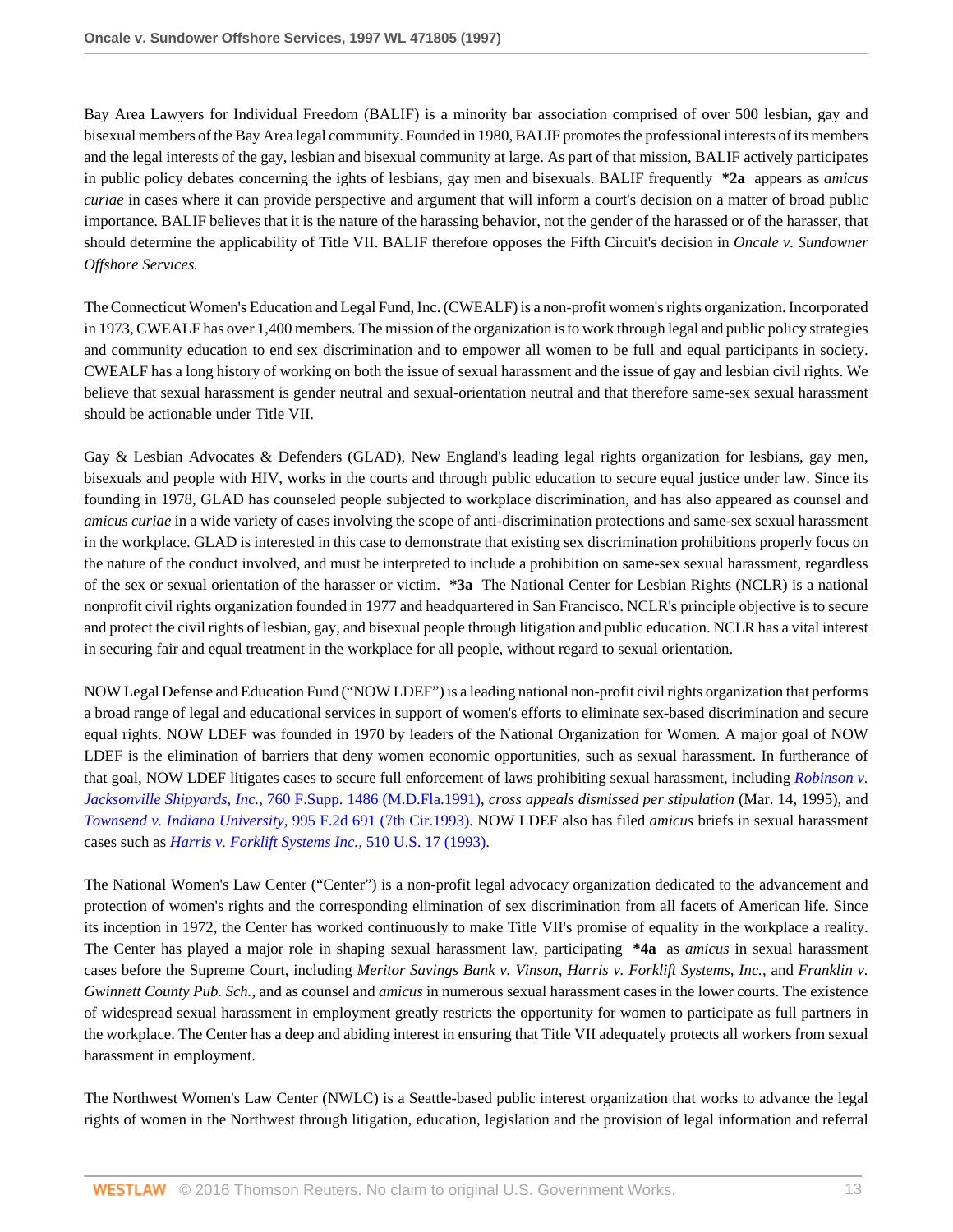services. Founded in 1978, the NWLC works to challenge all forms of sex discrimination including that faced by lesbians and gay men. It has long been the position of NWLC that sexual harassment and sex discrimination laws apply equally and without regard to an individual's sexual orientation. In that regard the NWLC has participated in a wide range of litigation and legislative advocacy challenging efforts to deny gay and lesbian employees the full protection of state and federal civil rights laws.

People for the American Way ("People For") is a nonpartisan citizens' organization established to promote and protect civil and constitutional rights. Founded in 1980 by a group of religious, civic, and educational leaders devoted to our nation's heritage of tolerance, pluralism, and liberty, People For now has over 300,000 members nationwide. People For has been actively involved in efforts to combat discrimination and promote equal rights, including efforts to protect the rights of women and of gay men and lesbians, **\*5a** through such activities as supporting the enactment of civil rights legislation, participating in civil rights litigation, and conducting programs and studies directed at reducing problems of bias, injustice, and discrimination. People For seeks to participate in this case in order to help vindicate the important interests at stake, including the interest in the uniform application of Title VII to all employees, regardless of gender, and the interest of every employee in a workplace that is free from the type of egregious conduct that admittedly occurred in this case.

The Women's Legal Defense Fund (WLDF) is a nonprofit national advocacy organization founded in 1971 to advance the rights of women in the areas of work and family. WLDF advocates for equal employment opportunity through litigation of sex discrimination cases, public education, and advocacy for improved enforcement of EEO laws.

Footnotes

FN

\* Counsel of Record

- <span id="page-13-0"></span>[1](#page-3-0) Counsel for the parties authored no part of this brief, and the expenses of its preparation and submission have been borne exclusively by Lambda Legal Defense and Education Fund.
- <span id="page-13-1"></span>[2](#page-4-0) Obviously, sexual conduct need not be shown where it is alleged that gender-based harassment, which need not be sexual to be actionable, violated Title VII.
- <span id="page-13-2"></span>[3](#page-4-1) Of course, in all Title VII cases, some basis for employer liability, such as *respondeat superior* must also exist. Because that is an element common to all Title VII actions, it requires no separate consideration in this brief, nor need it be included in any test particular to sexual harassment claims. In addition, some courts impose a completely illusory requirement that the plaintiff show membership in a protected class, an element rendered meaningless by the fact that both men and women are protected by the statute. *[Nichols v.](http://www.westlaw.com/Link/Document/FullText?findType=Y&serNum=1994235204&pubNum=506&originatingDoc=I1e63f32447c011d98915dbcd77ee80bc&refType=RP&originationContext=document&vr=3.0&rs=cblt1.0&transitionType=DocumentItem&contextData=(sc.RelatedInfo)) Frank,* [42 F.3d 503 \(9th Cir.1994\)](http://www.westlaw.com/Link/Document/FullText?findType=Y&serNum=1994235204&pubNum=506&originatingDoc=I1e63f32447c011d98915dbcd77ee80bc&refType=RP&originationContext=document&vr=3.0&rs=cblt1.0&transitionType=DocumentItem&contextData=(sc.RelatedInfo)) (criticizing the typical five-part test).
- <span id="page-13-3"></span>[4](#page-5-0) The Equal Employment Opportunity Commission (EEOC) guidelines on sexual harassment, [29 C.F.R. § 1604.11 \(1997\)](http://www.westlaw.com/Link/Document/FullText?findType=L&pubNum=1000547&cite=29CFRS1604.11&originatingDoc=I1e63f32447c011d98915dbcd77ee80bc&refType=LQ&originationContext=document&vr=3.0&rs=cblt1.0&transitionType=DocumentItem&contextData=(sc.RelatedInfo)), describe the range of behavior addressed by the statute as follows: "unwelcome sexual advances, requests for sexual favors, and other verbal or physical conduct of a sexual nature." The guidelines go on to explain that such conduct will rise to the level of actionable sexual harassment if submission to it is a condition of employment, if submission to or rejection of such conduct is the basis for employment decisions, or if "such conduct has the purpose or effect of unreasonably interfering with an individual's work performance or creating an intimidating, hostile, or offensive working environment." *Id.*
- <span id="page-13-4"></span>[5](#page-5-1) This stands in marked contrast to instances of "bad behavior" that do not directly invoke the invidious bases enumerated in Title VII (such as when an employer, with no reference or allusion to an employee's race, religion, sex, or national origin, is gruff, unpleasant, harsh, quick tempered, a strict disciplinarian, or the like). In such a case, if a plaintiff alleges that the employer has created an environment violative of Title VII by that behavior, other evidence proving a connection to at least one prohibited basis will be required.
- <span id="page-13-5"></span>[6](#page-5-2) Note, *[Sexual Harassment Claims of Abusive Work Environment Under Title VII,](http://www.westlaw.com/Link/Document/FullText?findType=Y&serNum=0102032493&pubNum=3084&originatingDoc=I1e63f32447c011d98915dbcd77ee80bc&refType=LR&fi=co_pp_sp_3084_1456&originationContext=document&vr=3.0&rs=cblt1.0&transitionType=DocumentItem&contextData=(sc.RelatedInfo)#co_pp_sp_3084_1456)* 97 Harv. L. Rev. 1449, 1456 (1984) ("[B]y definition, sexual harassment occurs because of the harassed employee's sex ...").
- <span id="page-13-6"></span>[7](#page-6-0) That comparative evidence is not a necessary element of all Title VII claims is shown by the very structure of [§ 2000e-2\(a\)\(1\):](http://www.westlaw.com/Link/Document/FullText?findType=L&pubNum=1000546&cite=42USCAS2000E-2&originatingDoc=I1e63f32447c011d98915dbcd77ee80bc&refType=RB&originationContext=document&vr=3.0&rs=cblt1.0&transitionType=DocumentItem&contextData=(sc.RelatedInfo)#co_pp_7b9b000044381) It shall be an unlawful employment practice for an employer-(1) to fail or refuse to hire, or to discharge, *or otherwise to discriminate* against any individual with respect to his compensation, terms, conditions, or privileges of employment, because of such individual's race, color, religion, sex, or national origin.

[42 U.S.C. § 2000e-2\(a\)\(1\)](http://www.westlaw.com/Link/Document/FullText?findType=L&pubNum=1000546&cite=42USCAS2000E-2&originatingDoc=I1e63f32447c011d98915dbcd77ee80bc&refType=RB&originationContext=document&vr=3.0&rs=cblt1.0&transitionType=DocumentItem&contextData=(sc.RelatedInfo)#co_pp_7b9b000044381) (emphasis supplied). If there were some separate proof requirement invested in the word "discriminate," surely Congress would have drafted the provision so that this word was directly tied to claims arising out of hiring and firing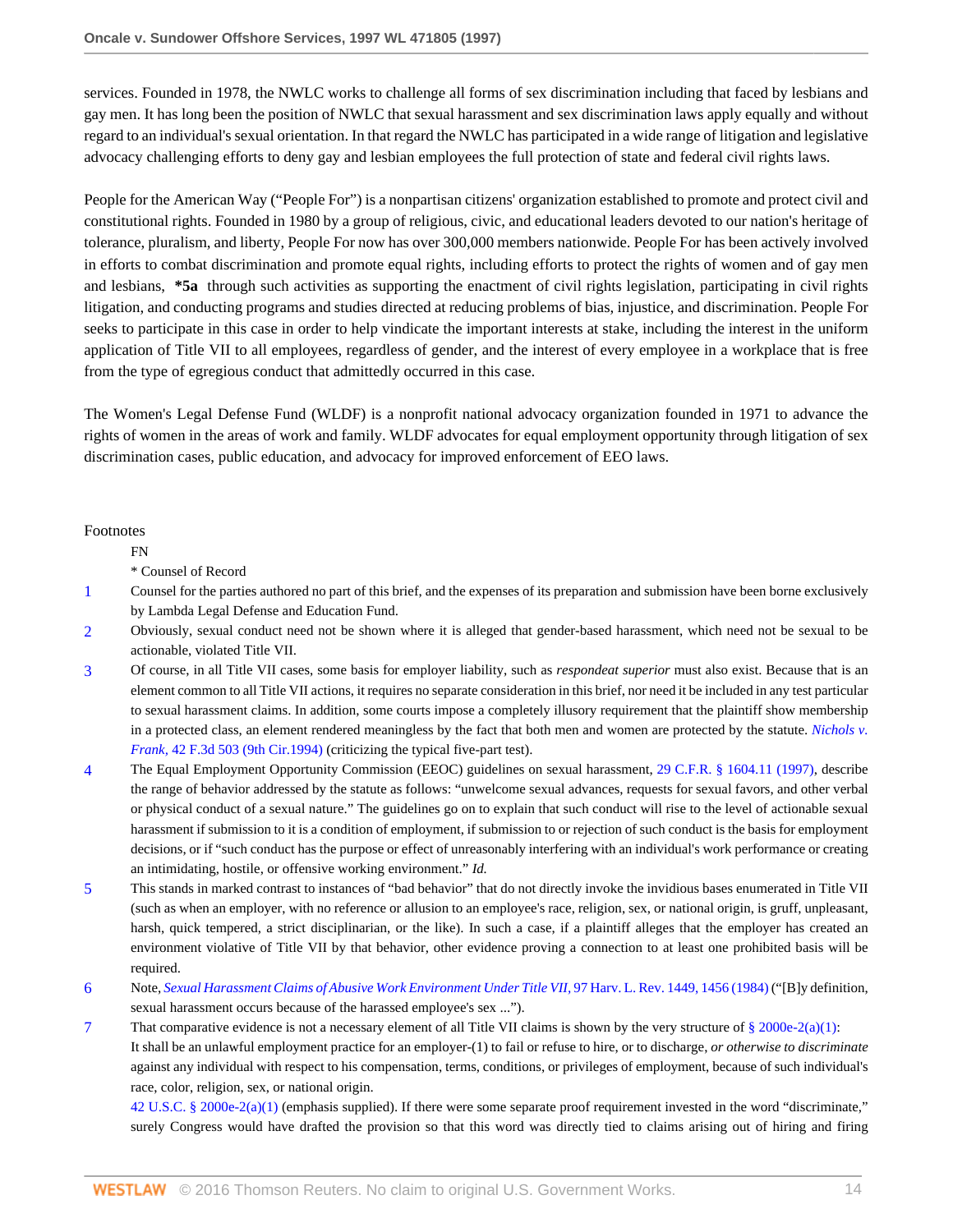decisions as well. The statute unambiguously states that a decision to fire or not to hire an individual because of any one of the impermissible factors establishes an unlawful employment practice; the word "discriminate" and phrase "otherwise to discriminate" are only included as a catch-all phrase for other uses of those invidious factors "with respect to ... compensation, terms, conditions, or privileges of employment."

<span id="page-14-0"></span>[8](#page-7-0) Moreover, even if sexual harassment did require libidinous intent, some men who consider themselves gay nonetheless are sexually attracted to some women and may act upon that attraction, without this changing their self-definition. *See* Alan P. Bell & Martin S. Weinberg, *Homosexualities: A Study of Diversity Among Men & Women* 54-55 (1978) (reporting study results showing that almost two-thirds of men who considered themselves gay had engaged in heterosexual coitus at least once in their lives and that 14 to 22 percent of self-defined gay men had engaged in heterosexual coitus in the year prior to interview).

Likewise, "[m]any people who have had same-sex sexual experiences do not label themselves gay or lesbian...." *[Developments in](http://www.westlaw.com/Link/Document/FullText?findType=Y&serNum=0102734331&pubNum=3084&originatingDoc=I1e63f32447c011d98915dbcd77ee80bc&refType=LR&originationContext=document&vr=3.0&rs=cblt1.0&transitionType=DocumentItem&contextData=(sc.RelatedInfo)) [the Law-Sexual Orientation and the Law,](http://www.westlaw.com/Link/Document/FullText?findType=Y&serNum=0102734331&pubNum=3084&originatingDoc=I1e63f32447c011d98915dbcd77ee80bc&refType=LR&originationContext=document&vr=3.0&rs=cblt1.0&transitionType=DocumentItem&contextData=(sc.RelatedInfo))* 102 Harv. L. Rev. 1508, n. 1 (1989); Edward O. Laumann, et al., *Homosexuality* in *The Societal Organization of Sexuality* 283, 287-301 (1994) (reporting survey findings of "sizable groups who do not consider themselves to be either homosexual or bisexual but [who] have had adult homosexual experiences or express some degree of [same sex] desire").

- <span id="page-14-1"></span>[9](#page-7-1) Of course, neither the harassers' marital status, nor their asserted heterosexuality alters the highly sexual nature of conduct like Lyons' placing his penis on Oncale's neck and arm, or the men forcing a bar of soap into his buttocks, or anus, while threatening that they were preparing to rape him. Nor does any of the men's status change that they each engaged in sexual conduct with and in the company of men, at the expense of Oncale's employment.
- <span id="page-14-2"></span>[10](#page-8-0) Indeed, many male harassers of women no doubt believe their sexual attentions to be complimentary and would claim to hold their victims in high esteem. *Pease v. Alford Photo Indus.,* [667 F.Supp. 1188, 1190 \(W.D.Tenn.1987\)](http://www.westlaw.com/Link/Document/FullText?findType=Y&serNum=1987110235&pubNum=345&originatingDoc=I1e63f32447c011d98915dbcd77ee80bc&refType=RP&fi=co_pp_sp_345_1190&originationContext=document&vr=3.0&rs=cblt1.0&transitionType=DocumentItem&contextData=(sc.RelatedInfo)#co_pp_sp_345_1190) (finding liability for harassment where the perpetrator thought his acts were merely "the friendly acts of an employer"); Stephanie Riger, *Gender Dilemmas in Sexual Harassment Policies and Procedures,* 46 Am. Psychol. 497, 499 (1991) (noting that conduct that women generally perceive as sexual harassment will not necessarily be perceived as such by men, who may consider it ordinary social interaction); Gary N. Powell, *Effects of Sex Role Identity and Sex on Definitions of Sexual Harassment,* 14 Sex Roles 9 (1986).
- <span id="page-14-3"></span>[11](#page-8-1) Having courts or juries attempt to make a definitive factual determination regarding a person's sexual orientation, much less his or her capacity for sexual attraction in a specific instance, would be a highly problematic exercise. Sexual orientation is a complex construct, involving elements of desire, behavior, community and identity. *See* Edward O. Laumann, *et al.,* "Homosexuality," in *The Social Organization of Sexuality,* 283, 287-301 (1994) ("homosexuality is fundamentally a multidimensional phenomenon"); Gregory M. Herek, *Myths about Sexual Orientation: A Lawyer's Guide to Social Science Research,* 1 Law & Sexuality 133, 134-35 (1991) (discussing different aspects of human sexuality that are contained within the rubric of sexual orientation); John P. DeCecco, *Definition and Meaning of Sexual Orientation, in Philosophy and Homosexuality* 51, 64 (Noretta Koretge, ed. 1985) (reviewing studies and concluding that "sexual orientation ... is a tapestry far richer and more intricate than we have imagined"); *see also* Kenneth L. Karst, *[Myths of Identity: Individual and Group Portraits of Race and Sexual Orientation,](http://www.westlaw.com/Link/Document/FullText?findType=Y&serNum=0106027068&pubNum=3041&originatingDoc=I1e63f32447c011d98915dbcd77ee80bc&refType=LR&originationContext=document&vr=3.0&rs=cblt1.0&transitionType=DocumentItem&contextData=(sc.RelatedInfo))* 43 U.C.L.A. L. Rev. 263 (1995) (comparing difficulties in fact-finding regarding a litigant's race and a litigant's sexual orientation).

If a defendant's liability hinged on the harasser's sexual orientation or on the even more difficult-to-prove presence of sexual attraction in a given instance, obviously the harasser's own statements on those issues could not be seen as definitive proof. This is in marked contrast to the situation faced by gay or lesbian plaintiffs, or those perceived to be gay, in cases completely distinct from the one at hand. There, self-identification or the perception of others is sufficient proof as to the sexual-orientation component of the case. (More facts would be necessary, of course, in any such case to prove a plaintiff's claim, but here a complete defense to liability is contemplated.)

- <span id="page-14-4"></span>[12](#page-9-0) The *McDonnell-Douglas* burden-shifting paradigm, which frequently leads plaintiffs to employ comparative evidence, was crafted to permit an inference of an impermissible motive in the very different situation where there is no direct evidence that the adverse action was really taken based on race, color, religion, national origin, or sex. *[Price Waterhouse v. Hopkins,](http://www.westlaw.com/Link/Document/FullText?findType=Y&serNum=1989063356&pubNum=780&originatingDoc=I1e63f32447c011d98915dbcd77ee80bc&refType=RP&fi=co_pp_sp_780_271&originationContext=document&vr=3.0&rs=cblt1.0&transitionType=DocumentItem&contextData=(sc.RelatedInfo)#co_pp_sp_780_271)* 490 U.S. 228, 271 [\(1989\)](http://www.westlaw.com/Link/Document/FullText?findType=Y&serNum=1989063356&pubNum=780&originatingDoc=I1e63f32447c011d98915dbcd77ee80bc&refType=RP&fi=co_pp_sp_780_271&originationContext=document&vr=3.0&rs=cblt1.0&transitionType=DocumentItem&contextData=(sc.RelatedInfo)#co_pp_sp_780_271) (O'Connor, J., concurring) ("[T]he entire purpose of the McDonnell Douglas prima facie case is to compensate for the fact that direct evidence of intentional discrimination is hard to come by."); *Perry v. Kunz,* [878 F.2d 1056, 1059 \(8th Cir.1989\)](http://www.westlaw.com/Link/Document/FullText?findType=Y&serNum=1989091629&pubNum=350&originatingDoc=I1e63f32447c011d98915dbcd77ee80bc&refType=RP&fi=co_pp_sp_350_1059&originationContext=document&vr=3.0&rs=cblt1.0&transitionType=DocumentItem&contextData=(sc.RelatedInfo)#co_pp_sp_350_1059) ("the McDonnell Douglas test was designed merely to aid in discovering discrimination where only circumstantial evidence is available"). However, this paradigm does not apply in sexual harassment cases, where the reliance on an impermissable factor, sex, is directly and conclusively established by the conduct itself. *See [Cline v. General Electric Credit Auto Lease,](http://www.westlaw.com/Link/Document/FullText?findType=Y&serNum=1990144603&pubNum=345&originatingDoc=I1e63f32447c011d98915dbcd77ee80bc&refType=RP&originationContext=document&vr=3.0&rs=cblt1.0&transitionType=DocumentItem&contextData=(sc.RelatedInfo))* 748 F. Supp. 650 (N.D.Ill.1990).
- <span id="page-14-5"></span>[13](#page-9-1) Where, as here, no inferential proof is necessary because the plaintiff presents direct proof that an impermissible factor was present in her treatment, circumstantial evidence merely supplements the initial showing. Its absence cannot defeat plaintiff's claim. *See, e.g., Davis v. Chevron U.S.A., Inc.,* [14 F.3d 1082, 1085 \(5th Cir.1994\)](http://www.westlaw.com/Link/Document/FullText?findType=Y&serNum=1994044216&pubNum=506&originatingDoc=I1e63f32447c011d98915dbcd77ee80bc&refType=RP&fi=co_pp_sp_506_1085&originationContext=document&vr=3.0&rs=cblt1.0&transitionType=DocumentItem&contextData=(sc.RelatedInfo)#co_pp_sp_506_1085) ("If there is direct evidence that an employer placed substantial negative reliance on an illegitimate criterion in reaching an employment decision, however, resort to inferential methods of proof is unnecessary."); *[Grant v. Hazelett Strip-Casting Corp.,](http://www.westlaw.com/Link/Document/FullText?findType=Y&serNum=1989114047&pubNum=350&originatingDoc=I1e63f32447c011d98915dbcd77ee80bc&refType=RP&fi=co_pp_sp_350_1568&originationContext=document&vr=3.0&rs=cblt1.0&transitionType=DocumentItem&contextData=(sc.RelatedInfo)#co_pp_sp_350_1568)* 880 F.2d 1564, 1568 (2d Cir.1989) (direct evidence of discrimination makes resort to circumstantial evidence unnecessary); *Perry v. Kurz,* [878 F.2d 1056, 1059 \(8th Cir.1989\)](http://www.westlaw.com/Link/Document/FullText?findType=Y&serNum=1989091629&pubNum=350&originatingDoc=I1e63f32447c011d98915dbcd77ee80bc&refType=RP&fi=co_pp_sp_350_1059&originationContext=document&vr=3.0&rs=cblt1.0&transitionType=DocumentItem&contextData=(sc.RelatedInfo)#co_pp_sp_350_1059) (same).